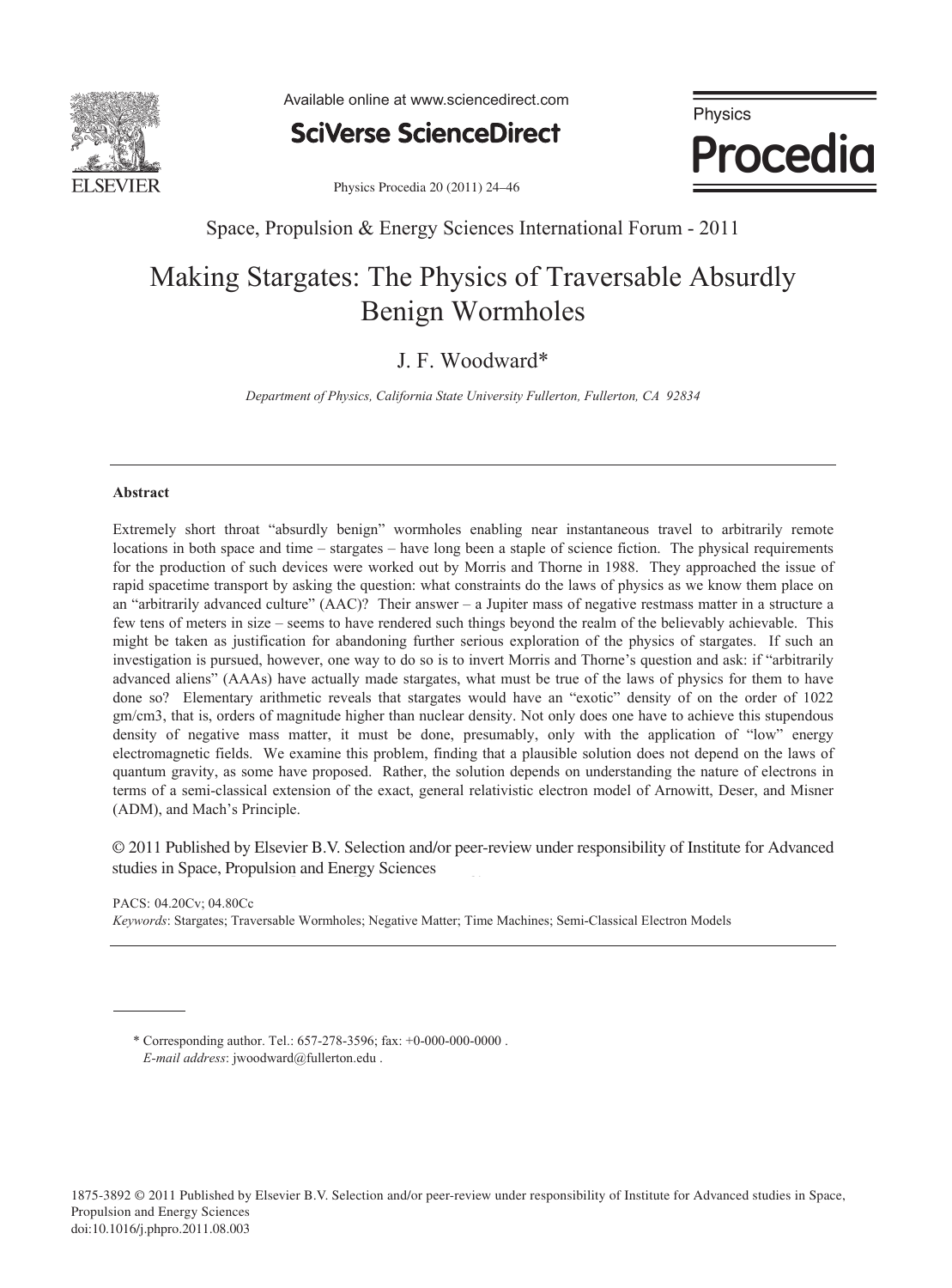#### **1. Introduction**

 Getting around spacetime quickly has been a dream of some for more than a century. Until 1988, those dreamers were members of two distinct groups: aficionados interstellar spaceflight and fans of time travel. The technologies envisaged by these groups were distinct, for though space and time had been forged into spacetime by Einstein in his theories of relativity, space and time are sufficiently dissimilar that traveling in space was thought fundamentally different from traveling through time. Morris and Thorne's [1] work in 1988 changed that by showing that shortcuts in space and time require the same technology: traversable wormholes, macroscopic spacetime distortions connecting distant events (understood in the relativistic sense of a location in space *and* time) via very short structures in hyperspace. They found that a wide range of wormholes satisfy reasonable criteria for traversability. But most of them produce distortions that would seriously disrupt the surrounding spacetime over large distances. Morris and Thorne designated the class of wormholes that do not do this to their surrounding spacetime as "absurdly benign". The details of such wormholes are to be found in an Appendix to their paper on page 410.

 From the practical point of view, the problem with absurdly benign wormholes of traversable dimensions is that they require "exotic" *restmass* matter – that is, real stuff *you can stop* in a laboratory that has negative mass. And you need a Jupiter mass  $- 2 \times 10^{27}$  kg – concentrated in a region of small dimensions. A simple calculation assuming a throat diameter of, say, 10 meters and a wall thickness of a meter or so, leads to an exotic density of  $\sim 10^{22}$  gm/cm<sup>3</sup>, that is, on the order of seven orders of magnitude greater than nuclear density. Similar densities, as a matter of idle interest, are required to make the "warp drives" proposed several years later by Alcubierre [2]

 Construction of devices that demand exotic matter of such densities seems, on its face, insuperable. The laws of physics as they are widely understood do not prohibit the existence of negative restmass matter as once thought. But its density and the amount required are breathtaking. And those laws seem not to even hint at where such stuff might be found and how it could be assembled into a stargate. Thorne has suggested that we must first master the so far vainly sought theory of quantum gravity before we have even the slimmest hope of figuring out how to make stargates. Nonetheless, if AAAs have actually built stagnates, presumably they have already done this. Should we want to build stargates, it seems that perhaps we should ask: What plausible physics must be true if absurdly benign wormholes are to be technically feasible? It may be there is no plausible physics, or that quantum gravity is required to answer this question. But we do not assume this before we investigate answers to the question since, improbable as it may seem, plausible physics may exist and quantum gravity may be irrelevant to the answer.

#### **2. The Vacuum**

 The vacuum – the quantum vacuum in particular – has been associated with traversable wormholes from the publication of Morris and Thorne's paper [1]. Before that time, it was widely assumed that the "positive energy theorem" was true. That is, everyone assumed that negative mass matter was physically impossible. Thorne showed that this assumption was wrong by appealing to the fact that the energy density between the plates of a Casimir cavity is less than zero – that is, the energy density is negative. Nowadays, pretty much everyone allows that Thorne was right. The association between wormholes and the Casimir effect has been perpetuated because it is very difficult to think of other ways to create negative energy that might be used to stabilize wormhole throats. Indeed, even a cursory search of the web for wormholes leads one to several sources that claim that "zero point energy" or "zero point fields" – the quantum fluctuations thought by most to fill the vacuum – that allegedly produce the Casimir effect are the path to making real wormholes. As a noted, recently retired employee of NASA's Jet Propulsion Laboratory has remarked, the problem of advanced propulsion is figuring out how to expand the distance between a pair of Casimir plates to macroscopic dimensions while maintaining the negative energy density of microscopic dimensions. Since the dependence of the Casimir effect on plate separation is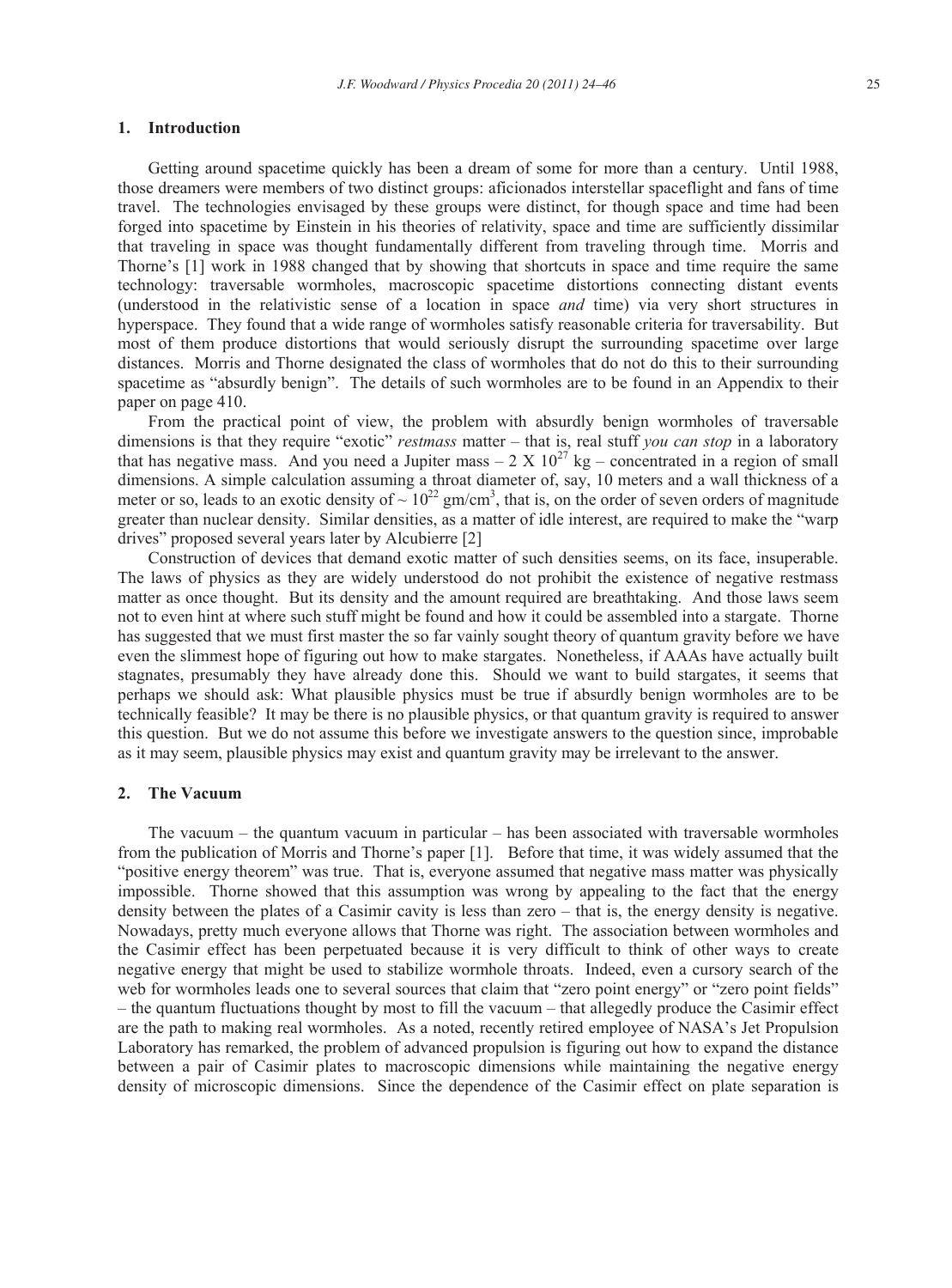well-known to go as the inverse fourth power of the distance, such conjectures are, of course, silly, though the motivating sentiment may not be.

 There is an even more fundamental problem with the vacuum. As Milonni [3] (and refs. therein) and others showed about forty years ago, quantum electrodynamics does not – on the basis of the Casimir effect at least – demand that the quantum vacuum be filled with anything at all. That is, quantum electrodynamics can be consistently interpreted as without any zero point vacuum fluctuations of the electromagnetic field at all. (The argument, however, does not include vacuum fluctuations of the *electron* field, that is, the creation and annihilation *ex nihilo* of virtual electron-positron pairs in the vacuum.) In this view, the Casimir force is a result of direct interactions between the particles in the plates, so one can still claim that there is an effective negative energy density in the space separating the plates. But there are no vacuum fluctuations *with independent degrees of freedom* between the plates. Aficionados of zero point energy and fields are not enamored of this fact. The cautionary message of all this is that one should be very careful when asserting that nothing is really something, and that the something nothing is the solution to all of our technical problems.

#### **3. A Jupiter Mass Of Exotic Matter**

 Aside from issues involving the vacuum, two problems arise in making a stargate. The first is figuring out where you are going to get your hands on some exotic matter – indeed, where you are going to get your hands on a Jupiter mass of exotic matter. The second is figuring out how you are going to get all of that matter into a structure that will produce a density of  $\sim 10^{22}$  gm/cm<sup>3</sup>. In the early days of traversable wormhole physics, some speculated that it might be possible to motor around in ones spacecraft and harvest such exotic matter as one might find lying around here and there. This approach presumes that there is exotic matter out there waiting to be harvested. This is an extremely dubious proposition. Were there naturally occurring exotic matter, and were it fairly common, one might reasonably expect that there should be some here on Earth. None has ever been reported. You might think that exotic matter with negative mass, since it is repelled by the positive mass matter that makes up the Earth and its environs, if ever present locally, would have been driven away, explaining why we don't see the stuff around us all the time. This is a common mistake made even by prominent physicists. Negative mass matter, notwithstanding that it is repelled by positive mass matter, nonetheless moves *toward* the Earth because its inertial mass is negative too (as demanded by the Equivalence Principle). So its mechanical response to a force is in the opposite direction of that of normal matter. Speaking Newtonianly, when negative mass matter is pushed away from the Earth by the force of its gravity, it responds by moving toward the Earth. (See [4], on the behavior of negative mass matter.) Moreover, this approach is bedeviled by another problem. Even if you could harvest a Jupiter mass of exotic matter, you would have to find a way to compact it all into a structure of very modest dimensions. This would be a daunting engineering feat, if at all doable.

 In light of the problems of the harvesting scenario, it seems as though the only realistic methods of making stargates are going to depend on finding a way to transform some pre-existing stuff into a Jupiter mass of exotic matter *in situ* so that the compaction problem is averted as the exotic matter is "created" already compacted. This means that the exotic matter we seek to make our stargate must, in some sense, be already present in latent form in the world as we find it. And we must find a way to expose the already present exotic mass. We (and our AAAs) set aside the proposition of creation of exotic matter *ex nihilo* as that is an egregious violation of the principle of local momenergy conservation.

**Section summary:** The only plausible source of a compact Jupiter mass of exotic matter must be something latent in the world as we find it that can be exposed in some way.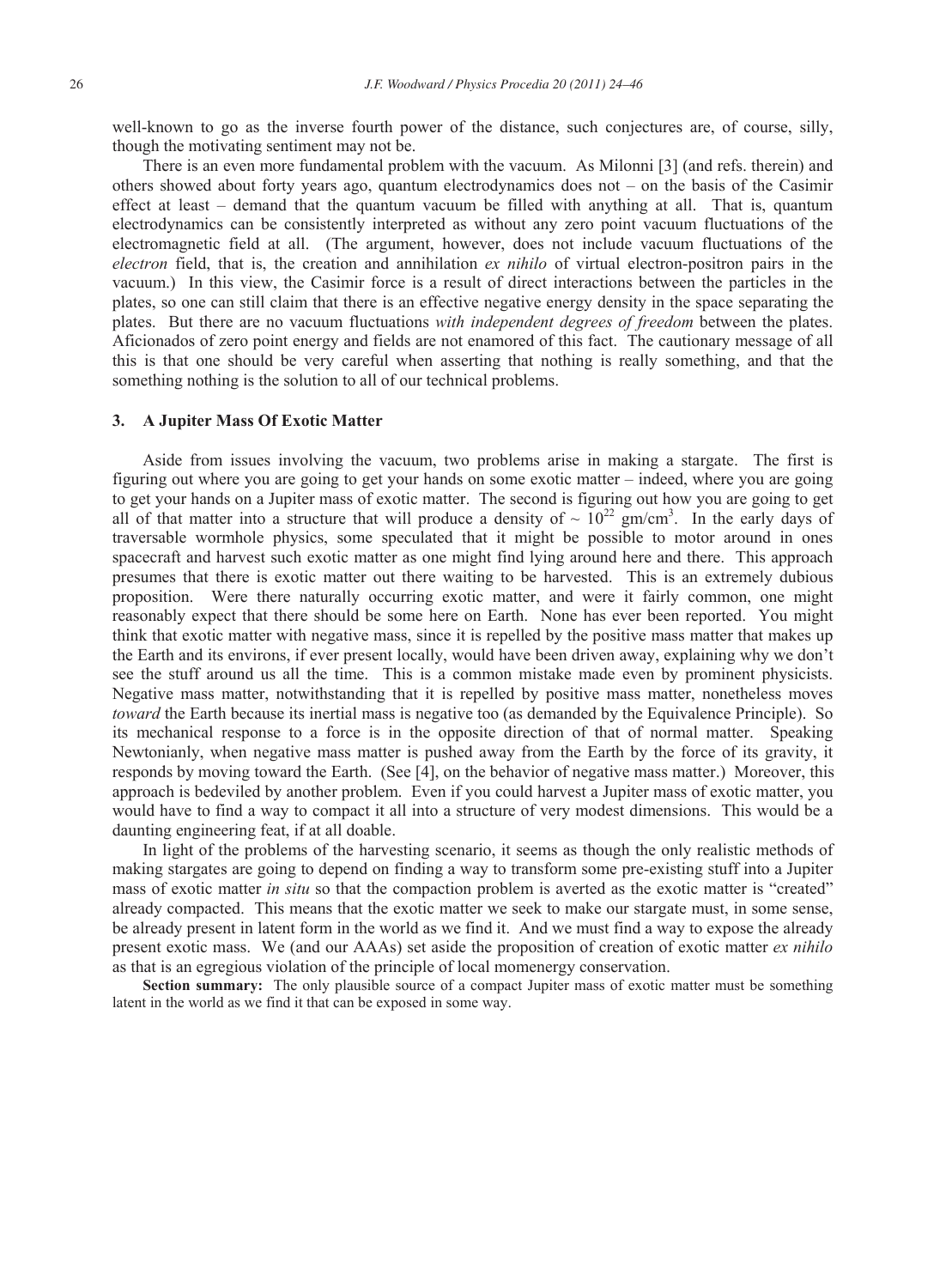#### **4. Spacetime Foam**

 Not longafter Thorne and his graduate students proposed traversable wormholes, a legion of critics arose claiming that, for one reason or another, their work was flawed and traversable wormholes were physically impossible. The luminary in their number was none other than Stephen Hawking, Thorne's very good friend. Hawking [5] published his Chronology Protection Conjecture (CPC) in 1992, remarking that the CPC "made the Universe safe for historians" (MUSH). The CPC was based on a supposed defect in the method Thorne had proposed for making a time machine, or, in our parlance, stargate. At the time, it was widely believed that tearing spacetime – that is, changing the topology of spacetime – was forbidden, since doing so would induce a singularity. If the induced singularity was like that of a black hole, topology change would be catastrophic, and certainly not a way to make a stargate.

 Thorne's [6] way to avoid topology change was to assert that the way to make a time machine was to extract a pre-existing wormhole from the hypothetical Planck-scale quantum spacetime "foam" where spacetime consists of a frothing sea of microscopic wormholes that flit into and out of existence in conformity with Heisenberg's energy-time Uncertainty relationship. The transient energy conservation violation enabled by the Uncertainty relationship at the Planck scale turns out to be surprisingly large – about  $10^{-5}$  gm – the Planck mass and that of Lloyd Motz's fundamental gravitational charge, the "uniton". By unspecified means, a microscopic wormhole is "amplified" to macroscopic dimensions. One of the two mouths of the wormhole is then taken on a "twins paradox" trip at high speed relative to the other mouth. Alternatively, one of the mouths can be placed near the event horizon of a black hole, where time slows markedly, for some reasonable duration. This produces a time shift between the mouths as the traveling or horizon proximate mouth ages more slowly than the non-traveling or normal space mouth. Hawking noted that to make a time machine, the time-slowed mouth must sooner or later be brought into the vicinity of the normal ageing mouth. When this is done, the time-slowed mouth must cross the future light cone of the normally aged mouth. At the instant of light cone traversal a "closed timelike curve" (CTC) forms. And quantum fields (actually, non-quantum fields too) can circulate along the CTC – again and again and again and . . . . *ad nauseam*. This, Hawking claimed, would lead to an infinite buildup of energy that would destroy the wormhole. Thorne's investigation showed that this might not be true. But in the absence of a quantum theory of gravity, the issue could not be conclusively settled one way or the other.

 Much ink has been spilt over wormholes and the CPC in the now nearly 20 years since Hawking first proposed it. Hawking retreated a bit from the certainty of his initial claim in 1995. In a recent performance, however, he makes clear that he still believes that the CPC is correct. He also mentions that if he had a time machine, he would go back to see Marilyn Monroe in her prime and Galileo looking through his telescope. Others have noted that the singularities of topology change need not be of the catastrophic black hole variety, and if topology change is possible, then avoidance of inconvenient future light cones is trivial and stargates can be built without fear of Hawking's CPC.

 At the most profound level, Thorne's proposal suffers from a fundamental problem: there is no generally accepted background independent quantum theory of gravity and there is no evidence whatsoever that spacetime at the Planck scale consists of a foam of transient microscopic wormholes. (Experiments, however, intended to detect predicted effects of spacetime foam are presently being contemplated.) Absent a quantum theory of gravity and evidence for spacetime foam, there is no reason to believe that this proposal has any chance of working. Likely, this is the reason for Thorne's deeply pessimistic view of the prospects of making time machines. Nonetheless, the belief that a quantum theory of gravity will eventually be created, and that it will justify belief in the existence of spacetime foam, is widespread. So we ask, if spacetime foam does exist and consist of microscopic transient wormholes, is there any prospect of amplifying one into a stargate? And if so, how might this be done?

 The customary way of making things larger is to blow them up. This is usually done by adding energy, sometimes explosively, to the object to be enlarged. It is worth noting that this process works for blowing things up *in* spacetime. Whether it will work for blowing up spacetime itself is another matter.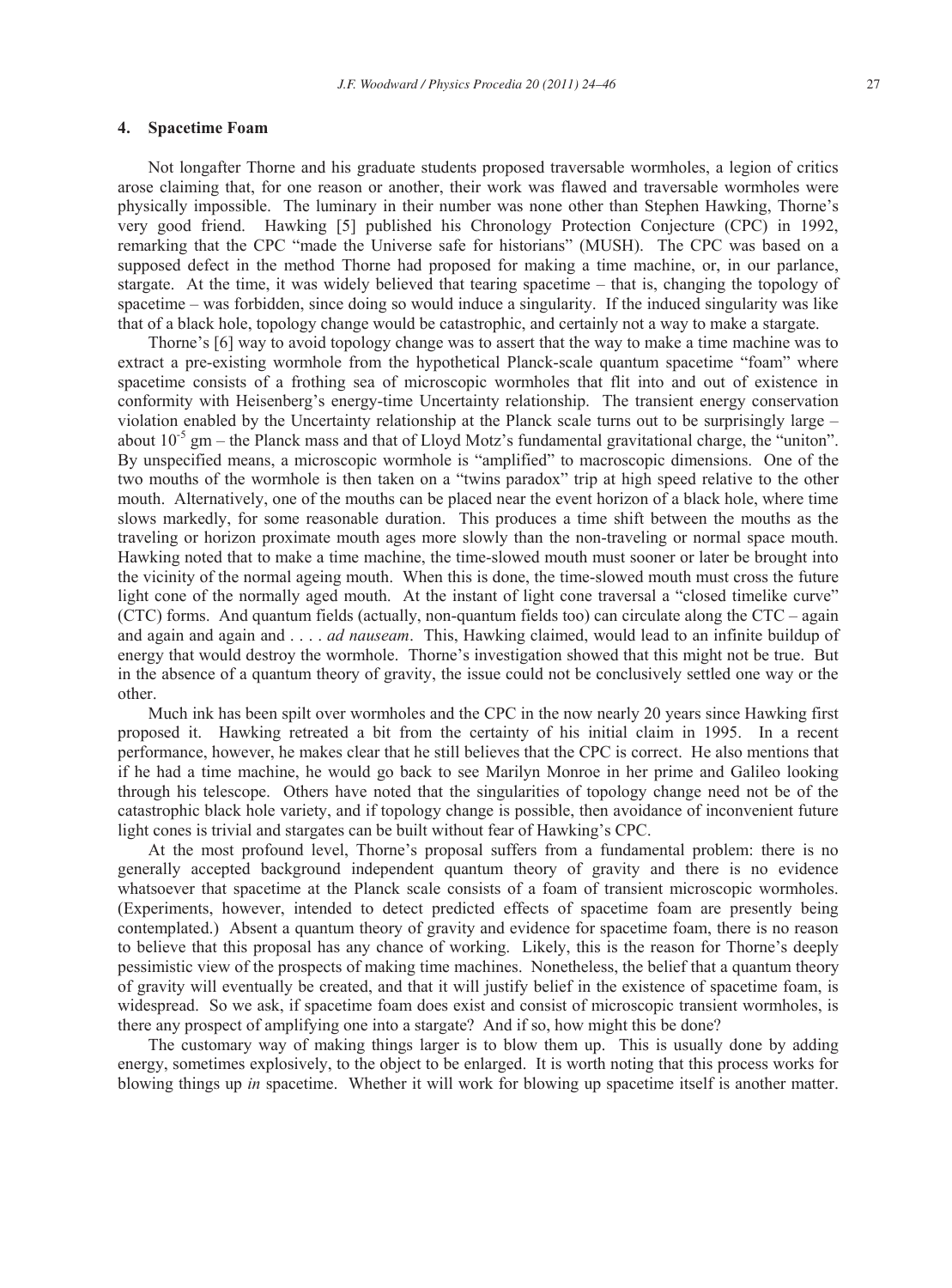The size of the wormholes of the putative quantum spacetime foam presumably are about the Planck length large – that is, about  $10^{-33}$  cm across. This is about 20 orders of magnitude smaller than the classical electron radius and 18 orders of magnitude smaller than the diameter of nuclei. How do you blow up something so fantastically small? By smoking everything in its environs along with it. The two tools at our disposal to attempt this are the Relativistic Heavy Ion Collider (RHIC) and the Large Hadron Collider (LHC). Taking these devices (optimistically) to put about 10 TeV per interaction event at our disposal, we find in equivalent mass that gives us about  $10^{-20}$  gm. This is roughly 15 orders of magnitude less that the mass of our transient wormholes to be ablated – hardly enough to perturb a wormhole, much less blow it up. Moreover, the transient wormholes only exist for  $10^{-43}$  seconds, making the temporal interaction cross-section hopelessly small. So given present and foreseeable technology, this scheme is arguably impossible. It seems most doubtful that AAAs would have pursued this avenue to stargates.

 If amplifying quantum spacetime foam is an impossible scheme, at least in the absence of a quantum theory of gravity, are all possible microscopic wormhole schemes irrefragably flawed? Not necessarily. Recall, Wheeler's motivation for introducing the concept of microscopic wormholes was not to create the concept of spacetime foam. It was to make the structure of electrons and other electrically charged elementary particles wormholes threaded by self-repulsive electric fields to stabilize them so that electric charge could be eliminated as a fundamental physical entity. Where foam wormholes only exist fleetingly, electrons and quarks exist forever. So it would seem that instead of wasting our time on some scheme to amplify the vacuum that we assume to have some structure that has never been detected, we should focus our attention on electrons instead. They, at least, have been detected. From the energetic point of view, this course of action seems much more promising as the mass of the electron is  $10^{-27}$  gm, some seven orders of magnitude *smaller* than the interaction energy available at RHIC and the LHC. Of course, amplification by ablation of electrons or other elementary particles into mesoscopic wormholes has never been observed at either the RHIC or the LHC, or any other accelerator for that matter, so evidently if electrons are to be used to make wormholes, some more subtle process than simply blowing them up by slamming other stuff into them will be required.

**Section summary:** "Amplification" of transient wormholes in the putative quantum spacetime foam is not a plausible way to make stargates. Electrons (and other elementary particles), however, may play a role in stargate construction either as wormholes themselves, or as the repositories of latent exoticity.

# **5. The Structure Of Elementary Particles**

 Ablating transient wormholes out of the hypothetical quantum spacetime foam is not viable. But electrons, should they be wormholes as suggested by Wheeler, are more promising as they last forever and are much lower energy objects. While mesoscopic wormholes have not been observed in deep inelastic lepton-lepton scattering experiments, looking at electrons (and the other constituents of everyday matter) for their potential in making stargates makes sense as vacuum schemes like that just considered are not tenable. The currently accepted model for the electron is that of the Standard Model: a point infinite charge dressed down to its observed value by a suitable polarization charge induced in its immediate environs. The obvious remark here is that there is no wormhole in this model. Note, however, that something relevant and important is present. As Milonni [3] pointed out to me many years ago [in a private conversation], the bare mass of the Standard Model electron, like the bare charge, is infinite – and it is also *negative*. The negative bare mass is dressed to a small positive value by the virtual photons that give the electron its electromagnetic self-energy. No wormhole. But if you could figure out how to "undress" electrons, presumably you would expose an enormous amount of negative rest-mass. Alas, no remotely plausible scheme for stripping bare particles of their virtual dressings has ever been proposed; and none seems likely to be proposed. Especially since Standard Modelers, faced with infinite negative bare masses, a proposition on its face preposterous if you take the positive energy theorem seriously, found ways to make it appear that the bare masses tend to zero. [In this connection see: [7], esp. p. 118.]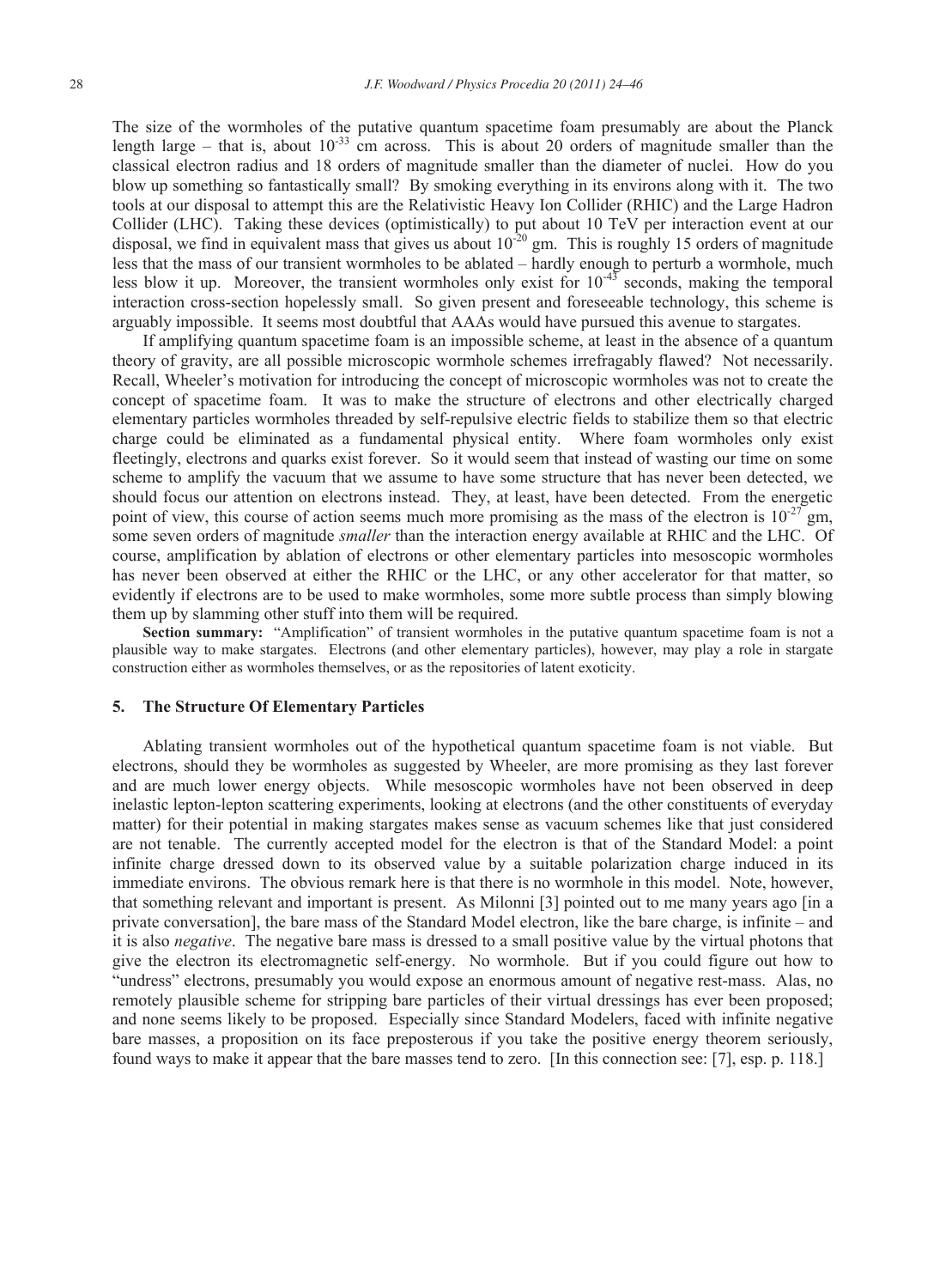The electron of the Standard Model, in addition to not being undressable, has another problem: it does not involve gravity. Clearly, whether we are interested in electrons as wormholes or large repositories of negative mass, we need an electron model that explicitly includes gravity. As it turns out, such a model has been sitting around for fifty years. A bit more than twenty years ago Ashtekar [7] (at a 1989 Texas Symposium for Relativistic Astrophysics) invoked the model in his introductory remarks motivating his work on non-perturbative quantum gravity. He noted that as electrons are very simple, their masses could be characterized by a bare mass, *m*o, and two self-energy terms, the electrical due to their electric charge and the gravitational due to their bare mass. Separately, the self-energy terms go to infinity as the radius of the charge distribution goes to zero. But if these terms are "fine tuned", since they are of opposite sign, they can be made to cancel. The situation, when general relativity is taken into consideration, is different. In general relativity, since everything couples to gravity, including gravity

$$
m(\varepsilon) = m_o + \frac{e^2}{\varepsilon} - \frac{Gm^2}{\varepsilon},
$$

itself, the mass in the gravitational self-energy term becomes the total mass, rather than the bare mass, so:

which is quadratic in  $m(\mathcal{E})$  [where  $\mathcal{E}$  is the radius of a sphere of electrically charged dust of total charge *e*]. This equation has two roots, the positive one being:

$$
m(\varepsilon) = -\frac{\varepsilon}{2G} + \frac{1}{G} \sqrt{\frac{\varepsilon^2}{4} + Gm_o \varepsilon + Ge^2}.
$$

In the limit as  $\mathcal E$  goes to zero we have,

$$
m(\varepsilon=0)=\frac{e}{\sqrt{G}}\,
$$

a finite result obtained without any fine tuning at all. Ashtekar [8] remarked that had one done a perturbation expansion in powers of Newton's constant, each of the terms in the series would have diverged, notwithstanding that the non-perturbative solution is finite. Moreover, this turns out to be the case for all gravity theories that are background independent. Ashtekar pointed out that the above calculation was shown to be an exact solution of Einstein's gravity field equations by Arnowitt, Deser, and Misner  $[9 - 11]$  in the 1960s; but the solution does not return a realistic mass for electrons, presumably because it is too simple. For example, it ignores quantum mechanical effects like spin.

 Note especially here Ashtekar's [8] observation that all gravity field theories that are background independent – that is, all theories where the metric of spacetime *is the reality* of the structure of spacetime rather than a field in a flat (or other) background space – have the property that perturbative expansions are divergent. This means that we *must* use a model like that of Arnowitt, Deser, and Misner (ADM, [9 – 11]) to explore the behavior of matter in the presence of gravity if we want to get finite, reasonable results. The question is: can the ADM model be modified to get a realistic mass for electrons?

 The ADM model was indeed first published in 1960. It is the exact general relativistic solution (in isotropic coordinates) for a sphere of electrically charged dust with total charge  $e$  and bare mass  $m_0$ . The model leads, as Ashtekar shows above, to the ADM mass for the electron when the radius of the charge goes to zero. The ADM mass, which differs from the Planck mass by a factor of the square root of the fine structure constant  $\left[\alpha - e^2/\hbar c\right]$ , is far too large, by some 21 orders of magnitude in cgs units, to be a realistic representation of electrons. Nonetheless, the ADM model involves no renormalization with its attendant clouds of virtual particles, and it explicitly assumes general relativity as the correct theory of gravity, assuring us of the background independence demanded of any theory of matter where real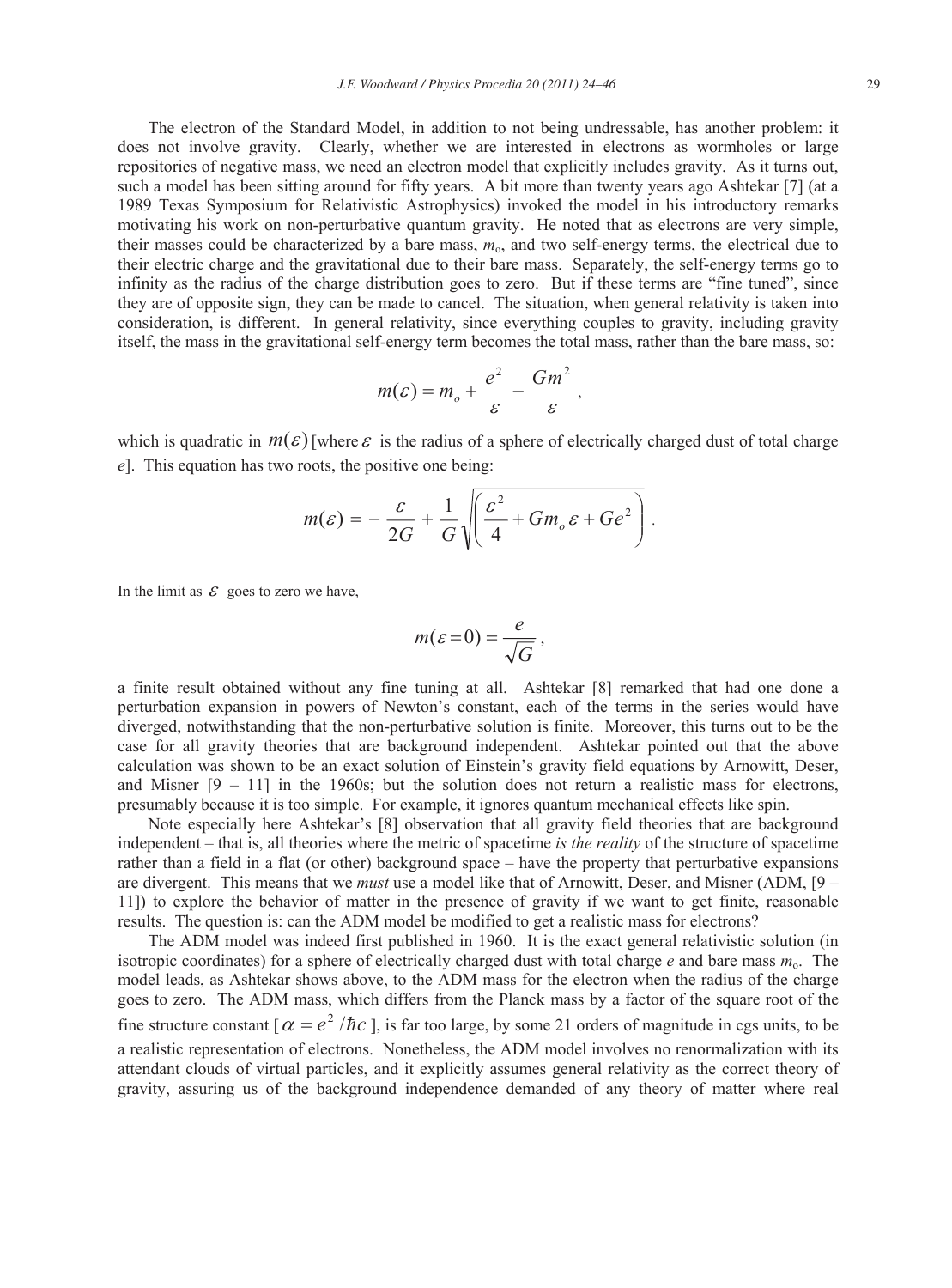wormholes are to be made. The question is: Can we adapt the ADM model in a reasonable way to explore the question whether it is possible to expose the latent exotic matter supposedly present in the bare masses of elementary particles?

We start by writing the ADM solution in slightly different notation and units  $[i.e., we do not set  $c =$$ 1] than those used by Ashtekar [and here above]:

$$
m = m_o + \frac{e^2}{Rc^2} - \frac{Gm^2}{Rc^2} \tag{1}
$$

where *R* is the radius of the cloud of dust with charge *e* and bare [dispersed and non-interacting] mass  $m_0$ . The solution for zero radius is:

$$
m = \pm \sqrt{\frac{e^2}{G}}.
$$
 (2)

In order to turn this solution into a realistic model of the electron, the first thing we must do, suggested by the Standard Model, is assume that the bare mass of the electron is *negative*, not positive. Moreover, we must also assume that the radius of the charge distribution is *not* zero, for zero radius, irrespective of the bare mass, returns Equation (2). The question then is: What do we use for the bare mass of the electron? Well, the charged leptons are simple. They only interact via the electromagnetic interaction.<sup>†</sup> So, it would seem a reasonable assumption that they consist only of dispersed dust particles of electric charge. Since only electrical and gravitational energies contribute to the ADM solution of Equation (2), it appears that the constituent dust should obey:

$$
dm_o = \pm de/G^{1/2},\tag{3}
$$

and summing over the dust to get the bare mass gives:

$$
m_o = \pm \sqrt{\frac{e^2}{G}} \tag{4}
$$

 The negativity of the bare mass dictates that the negative root be chosen in Equation (4) when substitutions for  $m<sub>o</sub>$  are made in other equations.

Substitution of the negative root of the radical in Equation (4) for  $m<sub>o</sub>$  does not exhaust the modifications needed to accommodate a negative bare mass in the ADM model. The Equivalence Principle dictates that when any of the inertial or gravitational masses are assumed negative, all of the masses must be taken as negative. The negativity of the inertial mass of the dust that accompanies assuming that it is gravitationally negative reverses the normal roles of gravity and electricity in the dust. The repulsive electrical force effectively becomes attractive, and the attractive gravitational force effectively becomes repulsive. That means that the signs of the self-energy terms in Equation (1) must be reversed. That is, Equation (1) must be replaced by:

$$
m = m_0 - \frac{e^2}{Rc^2} + \frac{Gm^2}{Rc^2},
$$
\n(5)

so,

<sup>†</sup> Note, however, that the essentially exclusive decay mode of the muon is a pair of neutrinos mediated by a W boson.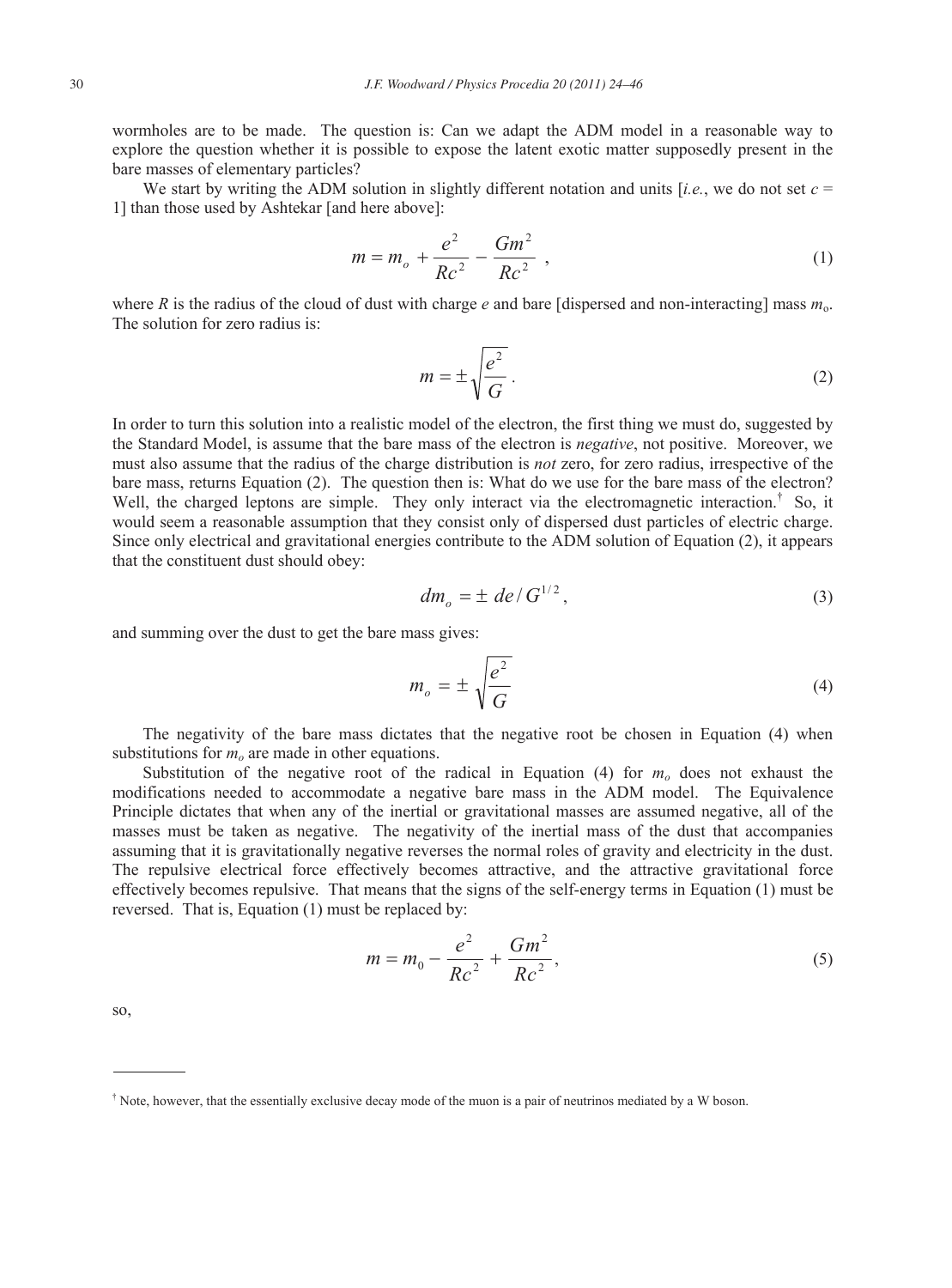$$
m^{2} - \frac{Rc^{2}}{G}m + \frac{Rc^{2}}{G}m_{0} - \frac{e^{2}}{G} = 0,
$$
\n(6)

and,

$$
m = \frac{Rc^2}{2G} \pm \sqrt{\left(\frac{Rc^2}{2G}\right)^2 - \left(\frac{Rc^2}{G}m_0 - \frac{e^2}{G}\right)}.
$$
 (7)

As before the sign reversal to account for the Equivalence Principle, when *R* goes to zero, Equation (2) is recovered. So, using Equation (4) for the dust bare mass is unaffected. This substitution produces:

$$
m = \frac{Rc^2}{2G} \pm \sqrt{\left(\frac{Rc^2}{2G}\right)^2 \pm 2\frac{Rc^2}{2G}\sqrt{\frac{e^2}{G}} + \frac{e^2}{G}}.
$$
 (8)

The main radical can be factored to give:

$$
m = \frac{Rc^2}{2G} \pm \left(\frac{Rc^2}{2G} \pm \sqrt{\frac{e^2}{G}}\right).
$$
\n<sup>(9)</sup>

Reading from the left, we take the first root positive and get two terms on the RHS of Equation (9). Since the charged dust bare mass is negative, we take the second root negative, and we thus get for *m*:

$$
m = \frac{Rc^2}{G} - \sqrt{\frac{e^2}{G}}.
$$
\n<sup>(10)</sup>

 If the first term on the RHS of equation (10) is very slightly larger than the second term – which will be the case when the dust lies about at its gravitational radius [defined by  $2Gm_0/RC^2 \approx 1$  in this case] – a very small positive mass for the electron results. Moreover, a structure of this sort is stable as small perturbations from the quiescent non-zero radius produce forces on the dust that tend to restore the equilibrium configuration. But latent in the negative bare mass ADM electron is the second term on the RHS of equation  $(10)$  – an ADM mass of exotic matter. From the point of view of making stargates, the obvious question is: Is there any way to expose the latent exotic masses of electrons? To answer this question, we need to explore a contentious topic: Mach's Principle.

 **Section summary:** The standard model of elementary particles and their interactions suggests that the bare masses of such particles are negative and very large. However, the model suggests that exposing the negative bare masses of elementary particles is impossible. An alternative model to the standard model is the Arnowitt-Deser-Misner (ADM) model. When the bare mass of the ADM model is taken to be negative and equal in amount to the ADM mass for zero radius, a finite radius electron solution is possible where the real electron mass can be recovered if the radius of the dust is assumed to lie close to its gravitational radius. Whether the negative bare masses of ADM electrons can be exposed depends on understanding Mach's Principle.

#### **6. Mach's Principle**

 Wheeler, who gave us "black hole" and "wormhole", also encapsulated the current view of GRT in "spacetime tells matter how to move, and matter tells spacetime how to curve". That is, for example, planetary orbital motion is NOT the result of the Newtonian force of gravity acting on planets. Planets simply follow an inertial path (a geodesic) through spacetime that happens to be curved due to the presence of the Sun. There is no Newtonian-like gravitational force in GRT. This has led to the belief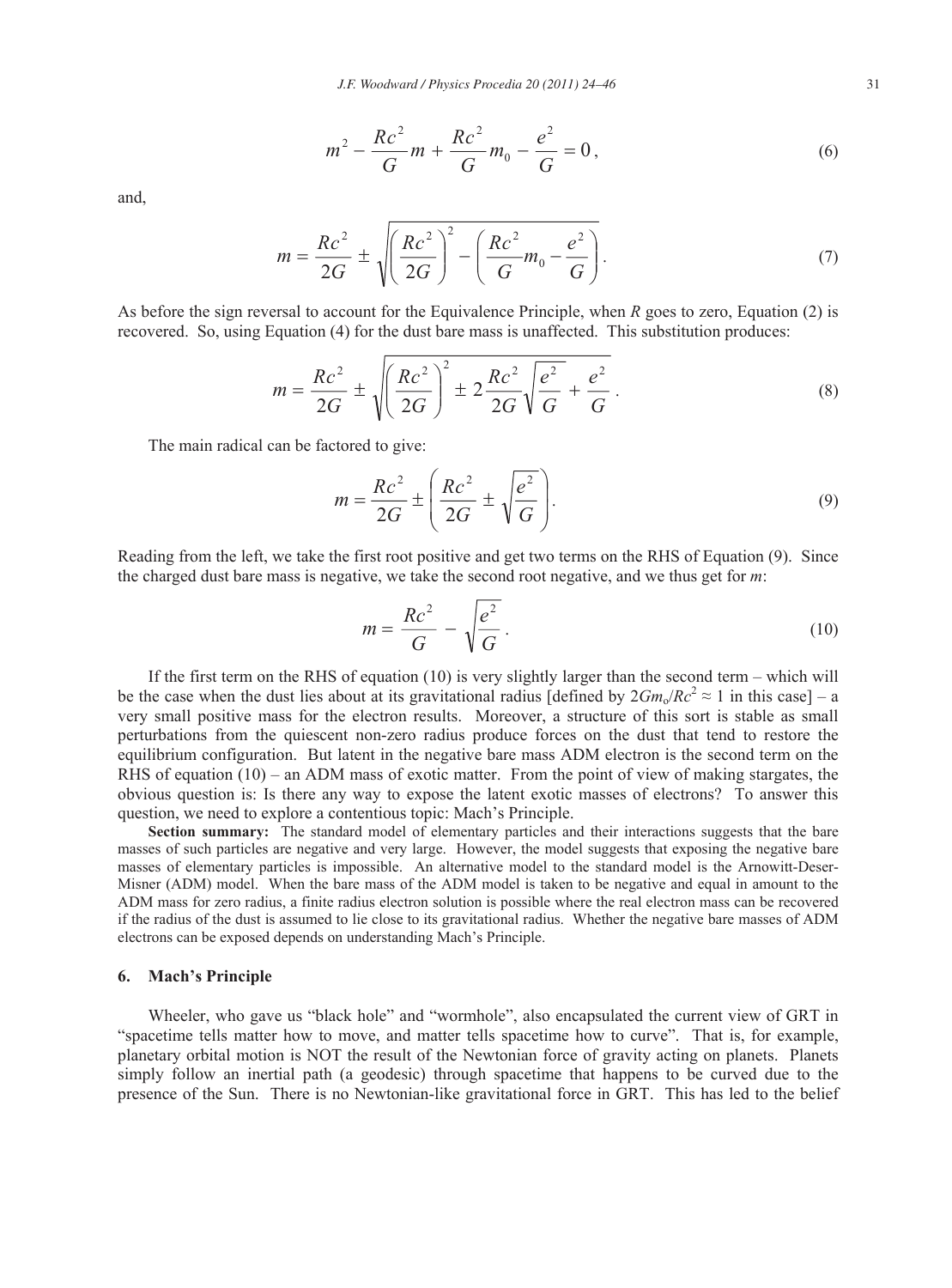that there are no gravitational forces in GRT. Although this characterization of planetary motion in GRT is correct, the perception that there are no forces in GRT is not. In fact, all inertial reaction forces experienced by objects acted on by other forces that cause them to deviate from inertial (geodesic) motion are gravitational forces in our universe. The failure to realize that inertial forces are gravitational in GRT has led to considerable confusion about the proposition called "Mach's Principle" – the proposition that all inertial reaction forces are of gravitational origin – by Einstein. Two chief views of this Principle have emerged over the years: the "relationalist" and the "physical". The relationalist view asserts that all dynamics must be stated in terms that refer to the positions of other objects – and no more. The physical view asserts that the material contents of the universe cause inertial reaction forces by the action of a field produced by "matter" [through gravity in the case of GRT]. What counts as matter can be debated. But generally, things that go on the sources side of Einstein's field equations (the RHS) are taken to be "matter". In a particularly instructive exchange, Rindler [12] argued the relationalist position, and claimed (correctly) that it led to false conclusions. Bondi and Samuel [13] three years later, after listing about a dozen different statements of Mach's Principle, pointed out that though Rindler's argument against the relationalist view was correct, it did not apply to the physical view represented by GRT and a vector approximation thereto advanced by Sciama [14] in 1953.

 Sciama's argument, since it is a vector approximation to the tensor formalism of GRT, is so simple it can be stated with but a few lines of math. In *analogy* with Maxwell's electrodynamics, Sciama noted that the "gravitoelectric" field **E** that acts on an object is given by:

$$
\mathbf{E} = -\nabla \phi - \frac{1}{c} \frac{\partial \mathbf{A}}{\partial t},\qquad(11)
$$

where is c the vacuum speed of light, and  $\phi$  and **A** are the scalar and three-vector parts of the fourpotential of the gravitational field respectively. **A**, by analogy with electrodynamics, is just the integral over all causally connected space (out to the particle horizon) of the *matter* current density, that is,  $v\rho$ , in each volume element divided by the distance *r* from the test particle to the volume element *dV*:

$$
\mathbf{A} = -\frac{G}{c} \int_{V} \frac{\mathbf{v}\rho}{r} dV \,. \tag{12}
$$

Sciama, for the case of a test particle being accelerated by an external force, argued that since the entire universe appears to be accelerating rigidly in the opposite direction from the point of view of the test particle, **v** can be removed from the integration; and the remaining integral just yields the total scalar gravitational potential  $\phi$  at the location of the accelerating test particle. As a result one finds that:

$$
\mathbf{E} = -\nabla \phi - \frac{\phi}{c^2} \frac{\partial \mathbf{v}}{\partial t}.
$$
 (13)

 Since the mean cosmic matter density *ȡ* was not known with much accuracy in the 1950s, his calculation returned only a very rough estimate of  $\phi$ . Equation (13) is the equation for the gravitoelectric field in a non-inertial frame of reference accelerating with acceleration  $\frac{\partial v}{\partial t}$  with respect to some specified inertial frame of reference. Note that even when there is no gravitational field as customarily understood (*i.e.*,  $\nabla \phi \neq 0$  for the presence of a gravitational field in Newtonian physics), the second term, absent in Newton's theory, does not necessarily vanish. And if  $\phi/c^2 = 1$ , then the second term on the RHS produces the inertial reaction force experienced by an object with acceleration  $\partial v/\partial t$ . Note that this tells us something else important. Since  $\phi = c^2$  when inertial reaction forces are caused by gravity – as Mach's Principle demands – we find that because  $E = mc^2$ , it follows by simple substitution that  $E = m\phi$ . That is, the masses and energy contents of material things are caused by the action of gravity.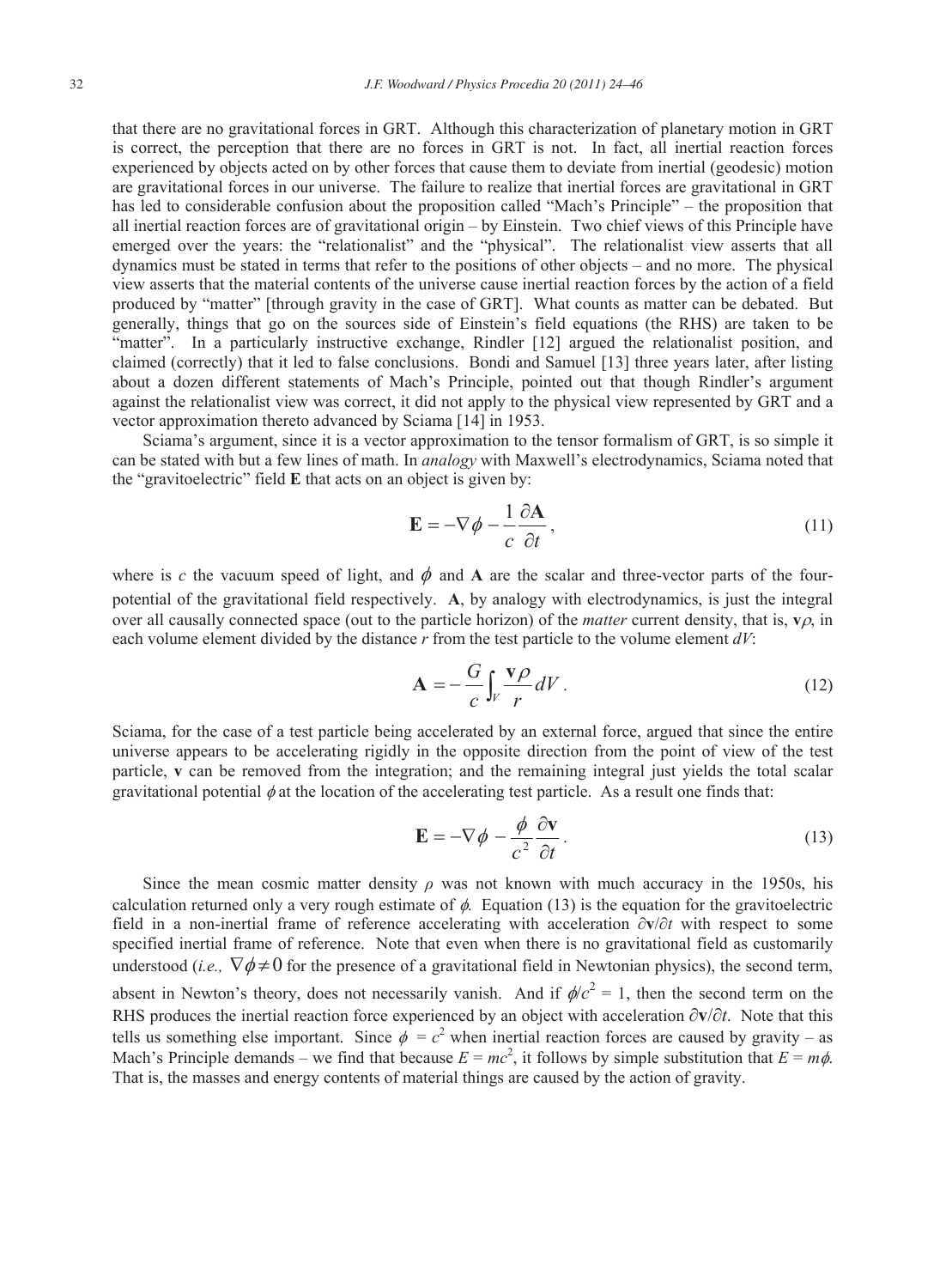Much discussion and disputation about Mach's Principle has taken place since the 1950s. For example, Hoyle and Narlikar [15], implementing the ideas of Wheeler and Feynman [16, 17], made it the centerpiece of their *Action at a Distance in Physics and Cosmology*. More importantly, much has been learned about cosmology – facts, not theory, though theory has made great strides too – that was not known before the '90s that bears directly on whether inertial reaction forces are gravitational in origin. The first and most important question is: Is it factually true that  $\phi \approx c^2$ ? The answer is yes. This is the condition of so-called "critical cosmic matter density" and when that condition is satisfied – critical cosmic matter density obtains – the cosmos is spatially flat at the cosmic scale. Since 2003 when the results of the WMAP survey of the cosmic microwave background radiation were reported, it has been known that cosmic spatial flatness obtains to better than 1% accuracy. Accordingly, at least here and now, it is a *fact* that inertial reaction forces arise exclusively from the gravitational interaction, via the vector potential, with chiefly the most distant gravitating stuff in the cosmos as their source. That is, it is a matter of *fact* that Mach's Principle, at least in the here and now, is true. Inertial reaction forces are gravitational in origin if GRT is correct.

That's fine for the here and now. What about other places and other times? Naively,  $\phi = GM/R$ , and *R* at least is a function of time. Evidently, the only way that inertial reaction forces can equal the forces that excite them, independent of place and time, is if  $\phi \approx c^2$  is always true. Since *c* is a locally measured invariant [but *not* a "constant" as its value may differ from 3 X 10<sup>10</sup> cm/s in the presence of local mass concentrations when measured by distant observers], so too must  $\phi$  be a locally measured invariant. This means that no matter where or when you are, you will *always* measure *c* to be 3 X  $10^{10}$ cm/s and  $\phi$  to be the square of *c*. It is worth remarking that this curious feature of GRT, first explained by Brans [18] in 1962, needed to get inertial reaction forces right, is built into the foundations of the theory in the form of the "Einstein Equivalence Principle" (EEP) which forbids the localization of gravitational potential energy. Locally,  $\phi$  is always measured to have the same value:  $\sim c^2$ . It is the EEP that makes GRT background independent, and makes Newton's third law universally applicable. Should any of these features of GRT be wrong, they and GRT are all wrong. Should that be the case, there is no consistent mechanics and there will be no stargates.

**Section summary:** Mach's Principle, the assertion that inertial reaction forces are caused by the gravitational action of chiefly distant "matter" [everything that gravitates] in the universe, is correct in the present. Because the Einstein Equivalence Principle is true, gravitational potential energy cannot be localized, so  $\phi$  is a locally measured invariant like *c*, and  $\phi \approx c^2$  everywhere and everywhen, so Mach's Principle is also true for all epochs and places.

# **7. ADM Electrons And The Universe**

 In the previous section we have seen that the Machian nature of GRT and its foundational EEP require that at every point in spacetime there is a gravitational potential present that is a locally measured invariant equal to the square of the vacuum speed of light. The ADM electron, and, for that matter, all other local solutions of the GRT field equations which assume asymptotically flat spacetime are constructed in the spacetime where *c* and  $\phi$  are locally measured invariants and  $\phi \approx c^2$ . Gravitational potential energy, as required by the EEP, may not be localizable in GRT, but that does *not* mean that gravitational potential energy can be ignored. Indeed, we find that the total gravitational potential energy,  $E_{grav}$ , of a body with mass *m* is just:

$$
E_{grav} = m\phi = mc^2.
$$
 (14)

 The obvious generalization of this observation is that the masses of material objects in the universe arise because of their gravitational potential energy whose source is the rest of the matter in the universe. Thus we see that Mach's principle not only identifies the source of inertial reaction forces as the gravitational action of chiefly distant matter, it also identifies the origin of mass-energy itself as gravitational potential energy.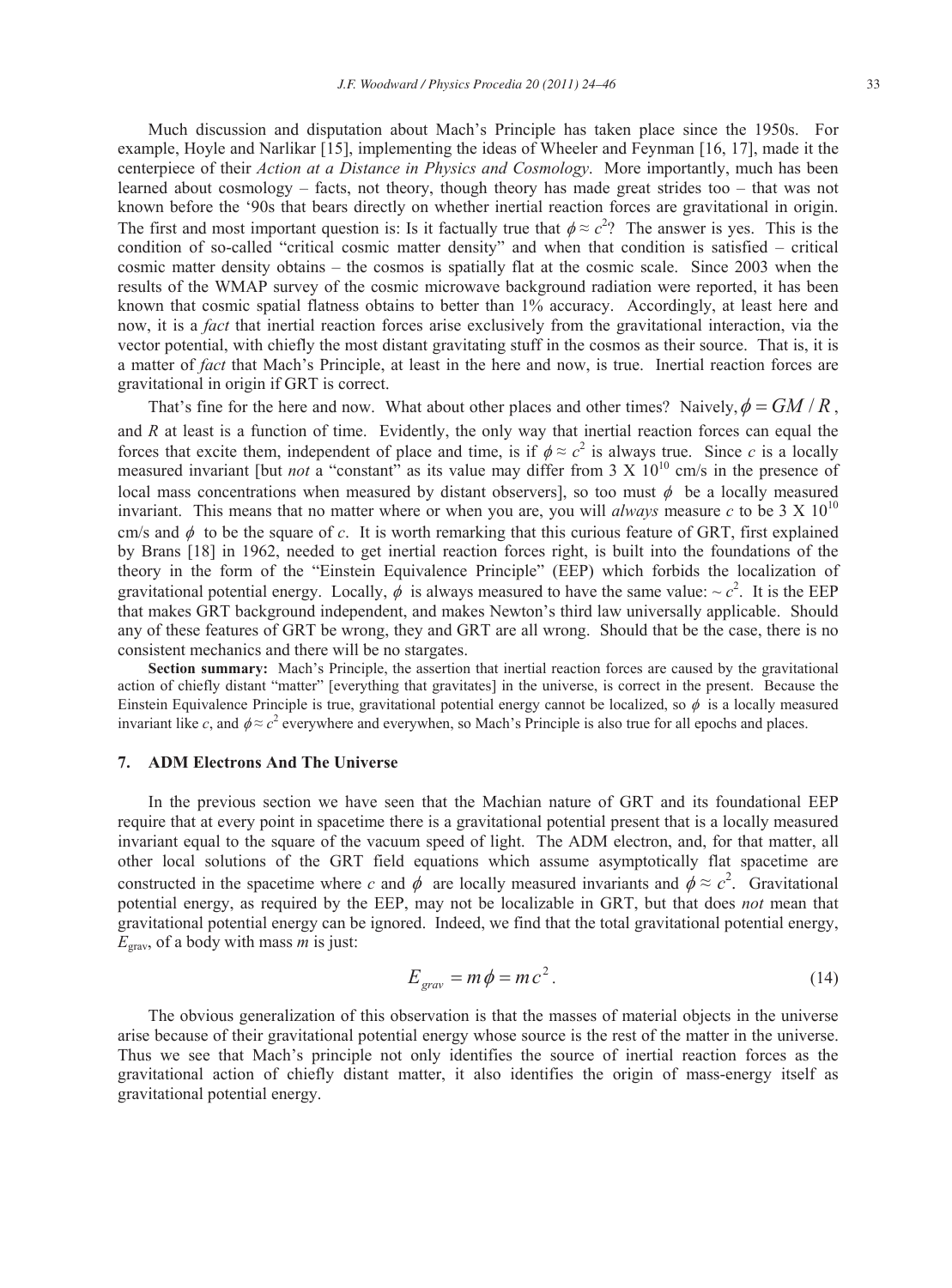We now turn to the issue of how the universe couples to the ADM negative bare mass electron. The only quantity in Equation (10) that isn't either a constant or locally measured invariant is *R*. It seems that we must express  $R$  in terms of gravitational potential(s) in order to achieve our objective. We proceed by first writing down energy *E*e of the electron as determined by distant observers:

$$
E_e = mc^2 = m\phi_u, \qquad (15)
$$

where we have put a subscript  $u$  on  $\phi$  to identify the potential as arising from chiefly cosmic matter. Next we consider the gravitational energy of the charge distribution from the perspective of an observer located near to the distribution, but not in the distribution (as the gravitational potential seen by an observer in the distribution, owing to the locally measured invariance of the potential, is just  $c^2$ ). Our nearby observer will see the bare mass  $m_0$  and the potential in the dust  $\phi_i$ , which has two contributions, the potential due to distant matter and the potential due to the bare dust itself.  $E_e$  for the nearby observer will be  $m_o\phi_i$ , and that, by energy conservation, is equal to  $m c<sup>2</sup>$ , so:

$$
m_o = m \frac{c^2}{\phi_i} \,. \tag{16}
$$

Now the gravitational radius of  $m_0$  by definition is  $R = 2Gm / c^2 = 2Gm / \phi_i$ , so substituting for *R* in Equation (10) and with a little algebraic manipulation we get:

$$
m = -\frac{\sqrt{\frac{e^{2}}{G}}}{\left[1 - \frac{2c^{2}}{\phi_{i}}\right]} = -\frac{\sqrt{\frac{e^{2}}{G}}}{\left[1 - \frac{2c^{2}}{\phi_{u} + \phi_{b}}\right]}.
$$
(17)

When  $\phi_u$  and  $\phi_b$  are almost exactly equal and opposite with a difference of order unity, as they are in this case since  $\phi$  is negative owing to the negative bare mass of the charged dust, the denominator of the RHS of Equation (17), up to a factor of order unity, becomes  $\sim -c^2$  and the actual mass of the electron is recovered. The presence of  $\phi$  in Equation (17) insures that the dimensions of the electron mass are correct. We now remark that could we find a way to screen our electron from the gravitational potential due to the rest of the universe, the denominator would become of order unity and the *exotic* bare mass of the electron  $-21$  orders of magnitude larger than its normal mass and negative – would be exposed. Do this to a modest amount of normal stuff and you would have your Jupiter mass of exotic matter to make a traversable stargate – *if the negative bare mass ADM model of elementary particles is a plausible representation of reality.*

 **Section summary:** Mach's Principle and the Einstein Equivalence Principle require that the locally measured value of the scalar gravitational potential,  $\phi$ , be equal to  $c^2$  and invariant. This means that the masses of gravitating entities arise as a result of their gravitational potential energy, or  $E = mc^2 = m\phi$ , so  $m = E/c^2 = E/\phi$ . From the point of view of an observer nearby to an electron, s/he sees the bare mass of the electron,  $m_0$ , acted upon by both the gravitational potential of the universe,  $\phi_u = c^2$ , and the gravitational potential of the bare dust,  $\phi_b \cong -c^2$  if the dust lies very near to its gravitational radius. The sum of these potentials is that seen by the nearby observer in the dust, and it is their almost exact cancellation that leads to the very small observed mass of the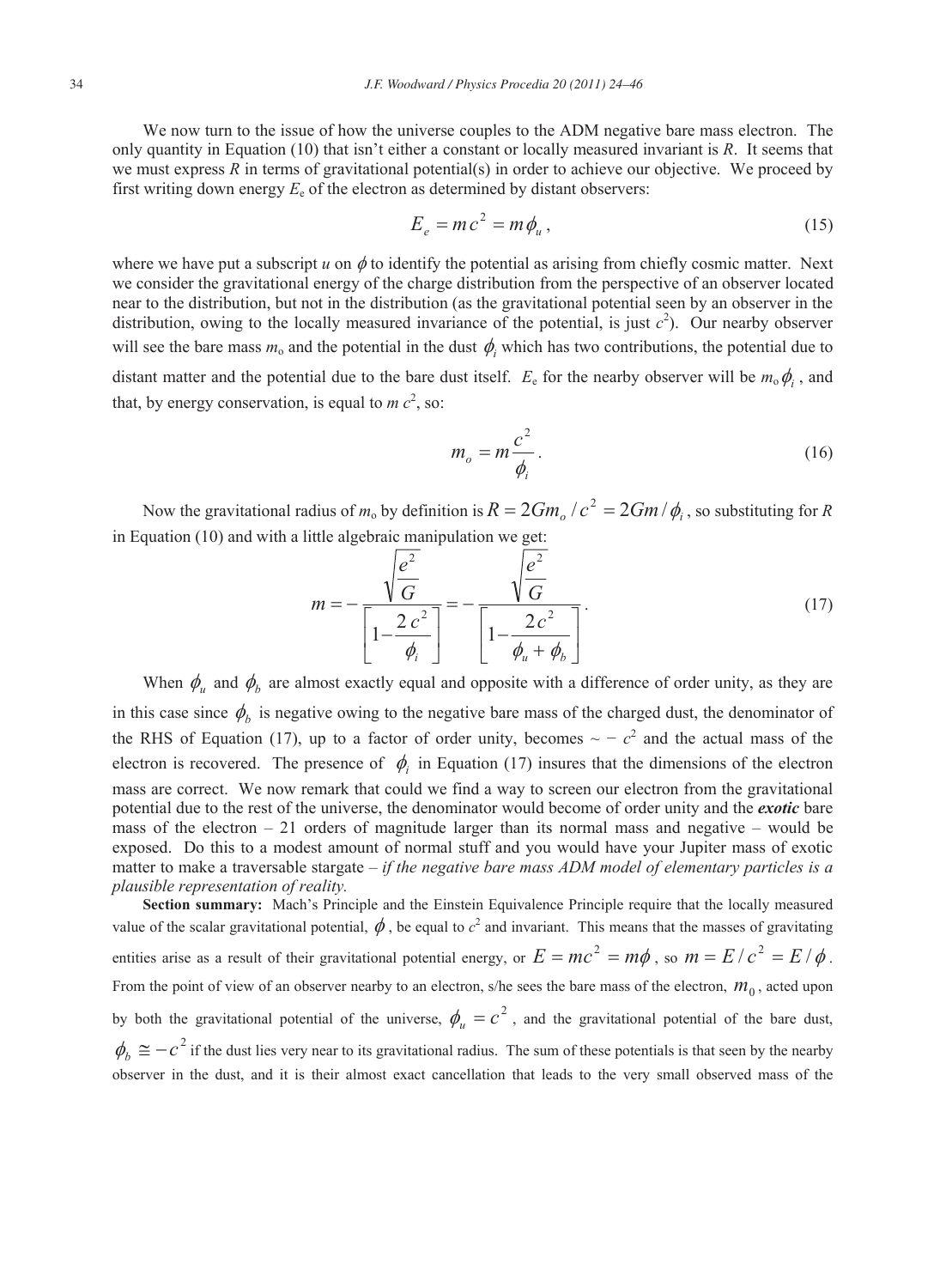electron. If a way can be found to suppress the gravitational action of the universe on electrons (and other elementary particles), their ADM exotic masses can be exposed, enabling the construction of real, traversable stargates.

# **8. The Plausibility of ADM Electrons**

 The negative bare mass ADM electron model we have considered so far, attractive though it may be for making stargates, is not a plausible model of reality as it stands. It is a Planck scale object that lacks important properties of real electrons. [This can be ascertained by solving Equation (10) for *R*.] Namely, it lacks the properties that arise from spin: angular momentum and a magnetic moment. Classical electron modelers might not be concerned that quantum mechanics is not involved. But almost everyone else would say that as a classical entity, the ADM model can't be realistic, for reality is quantum mechanical (except for gravity so far at least of course). Can the negative bare mass ADM model be made realistic? Perhaps.

 Classical and semi-classical (with some elements of quantum mechanics included) electron modeling has been a cottage industry for more than a century and especially since Goudsmit and Uhlenbeck [19] proposed electron spin. The fundamental problem all such proposals have faced has been known from the time of Goudsmit and Uhlenbeck's proposal. If the electron is viewed as sphere of charge with a "classical" radius [a radius that makes the electron's mass due entirely to its electrostatic self-energy, about 10-13 cm], then its equatorial surface velocity must be about 100*c* to account for its magnetic moment. If the surface velocity is to be kept at *c* or less, the radius must be of the order of the Compton wavelength of the electron, that is, about  $10^{-11}$  cm. Classical models that make the radius of the charge distribution smaller than the Compton wavelength face another criticism. They at least appear to violate the constraints of the Uncertainty Principle (UP). Using the position-momentum UP, and noting that  $E \approx$ *pc*, it is easy to show that the confinement region of an electron  $\Delta x$  dictated by the UP is:

$$
\Delta x \approx \hbar / mc, \qquad (18)
$$

where  $\hbar$  is Planck's constant divided by  $2\pi$ . Not surprisingly, when the electronic mass is substituted into Equation (18), the minimum confinement distance turns out to be about  $10^{-11}$  cm. – the Compton wavelength of the electron. So, both relativity and quantum mechanics seem to require that electrons not be smaller than the Compton wavelength.

 References to the literature of classical and semi-classical electron modeling before the mid-1990s can be found in Woodward [20] and Wesson [21]. Recent examples of this sort of work are those of Burinskii [22 – 24] and Puthoff [25]. Burinskii has long advocated the Kerr-Newman solution of Einstein's field equations [for an electrically charged, rotating source] as a plausible representation of an extended electron. Part of the appeal of the Kerr-Newman solution is that it automatically returns a gyromagnetic ratio [or Lande factor] of 2, rather than 1. The problem with the model is the size of the ring singularity: the Compton wavelength of the electron, orders of magnitude larger than the known dimensions of the electron [less than  $10^{-17}$  cm].

 The negative bare mass ADM electron has problems too of course. A Planck-scale extended electron with the electron's mass is incompatible with Equation (18). And if we assume that the minimum energy condition should be applied to Equation (10), we get zero for the electron mass as the charged dust will settle to a radius that makes  $m = 0$  identically. This solution, by the way, is stable. Reversal of the action of the gravitational and electromagnetic forces in negative bare mass electrons makes gravity repulsive and electrostatic forces between like charges effectively attractive. Since gravity is non-linear, if a perturbation causes the charged sphere to collapse, the repulsive gravitational force will tend to restore the initial configuration as gravity will be stronger than the electrical force. If the perturbation causes the sphere of charge to expand, the attractive electrical force will be larger than the repulsive gravitational force, and again the initial configuration will tend to be restored.

 Were we intent on suggesting a replacement for the Standard Model of elementary particles and their interactions, we might be interested in exploring Kerr-Newman analogs of the negative bare mass ADM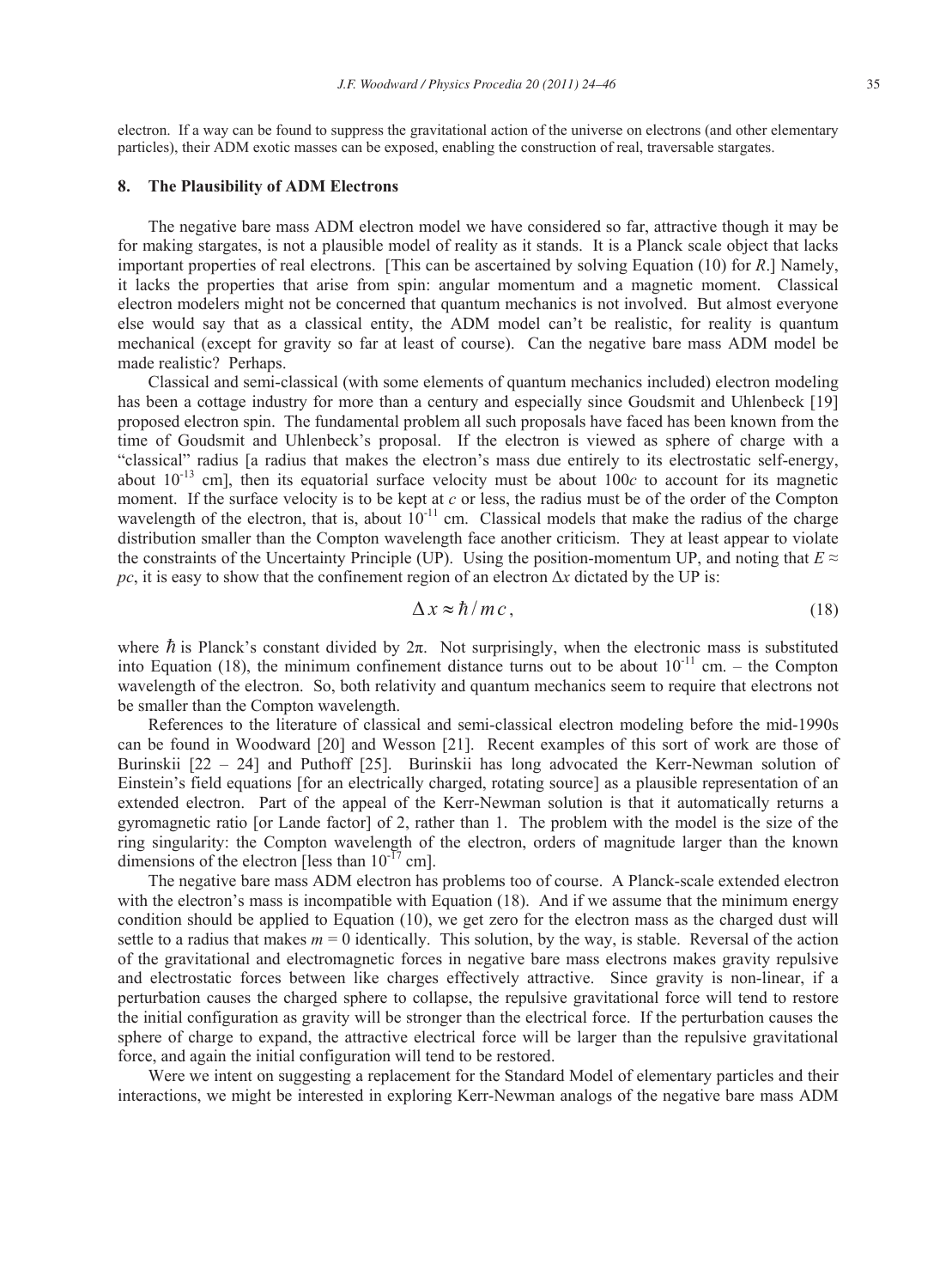solution of Einstein's field equations. Such an undertaking, however, is not required since we are only interested in seeing if the ADM solution can be adjusted to include spin in a plausible way. Should this be possible, it is arguably reasonable to suppose that electrons might be exceedingly small spinning structures with negative bare masses that can be exposed if a way can be found to gravitationally decouple them from the action of the bulk of the matter in the universe.

 The only obvious generalization of the ADM solution of Einstein's field equations, Equation (1) with the self-energy terms signs reversed to allow for the negative bare mass, that leaves it a simple quadratic equation that can be solved for *m* in the usual way is:

$$
m = m_o - \frac{Ae^2}{Rc^2} + \frac{Gm^2}{Rc^2} \tag{19}
$$

where A is a constant to be determined. Following the procedures spelled out above, and taking account of the fact that angular momentum conservation requires that we associate angular momentum with the dispersed bare mass of our electrons [that is, a factor of *A* will appear in the counterparts of Equations (2),  $(3)$ , and  $(4)$ ], we get in place of Equation  $(10)$ :

$$
m = \frac{Rc^2}{G} - \sqrt{\frac{Ae^2}{G}}.
$$
 (20)

As long as we can find a way to express the angular momentum and its associated energy of rotation and magnetic self-energy in terms of  $e^{2}/R$ , then all we need do is choose *A* appropriately to incorporate these quantities into our solution.

 If we are willing to make a simple approximation, including quantized angular momentum and magnetic-self energy turns out to be much simpler than one might expect. The approximation is that the electronic charge, rather than being a sphere, is a ring of radius *R* circulating with velocity *v*. We start with the mechanical energy of rotation,  $E_{\text{rot}}$ . This is just  $\frac{1}{2}I\omega^2$ , *I* being the moment of inertia of the ring and  $\omega$  its angular velocity. For the simple case of a circular ring spinning around its axis of symmetry,  $E_{\text{rot}}$  is just  $\frac{1}{2}mv^2$ . To put this in terms of  $e^2/R$  we first invoke the Bohr quantization condition on angular momentum:  $mvR = \frac{1}{2}\hbar$ . The Bohr condition gives  $m = \frac{1}{2}\hbar / vR$ , so:

$$
E_{rot} = \hbar v / 4R, \qquad (21)
$$

And we can use the fine structure constant  $\left[\alpha = e^2/\hbar c\right]$  to show the explicit dependence on  $e^2$ .

$$
E_{rot} = \frac{v}{4\alpha c} \frac{e^2}{R} \,. \tag{22}
$$

If *v* were  $\approx$  *c*, and the coefficient of  $e^2/R$  would be especially simple. We know, however, that cannot be the case, for were it true, the predicted angular momentum of the electron would be many orders of magnitude too small. To recover reality, *v* must be very much larger than *c*. Despite the seeming defect of violation of relativity because of a highly superluminal  $v$ , at least quantization is implicit in Equation (22) via the presence of the fine structure constant which depends on Planck's constant. We defer comment on the *apparent* violation of relativity until after discussion of magnetic self-energy.

 Turning now to the magnetic self-energy associated with the loop of current created by the spinning electric charge, we note that it is a commonplace of both classical and quantum physics that the angular momentum and magnetic moment of a current are intimately related, their ratio being a constant called the "gyromagnetic", or "magnetogyric" (depending on how prissy the physicist speaking happens to be) ratio. This is a consequence of the fact that the charge to mass ratio of elementary particles is fixed, and the magnetic moment of a current loop is defined as  $\mu = e\nu R/2c$ . This being the case, it stands to reason that if the mechanical angular energy can be expressed as a function of  $e^2/R$ , it should be possible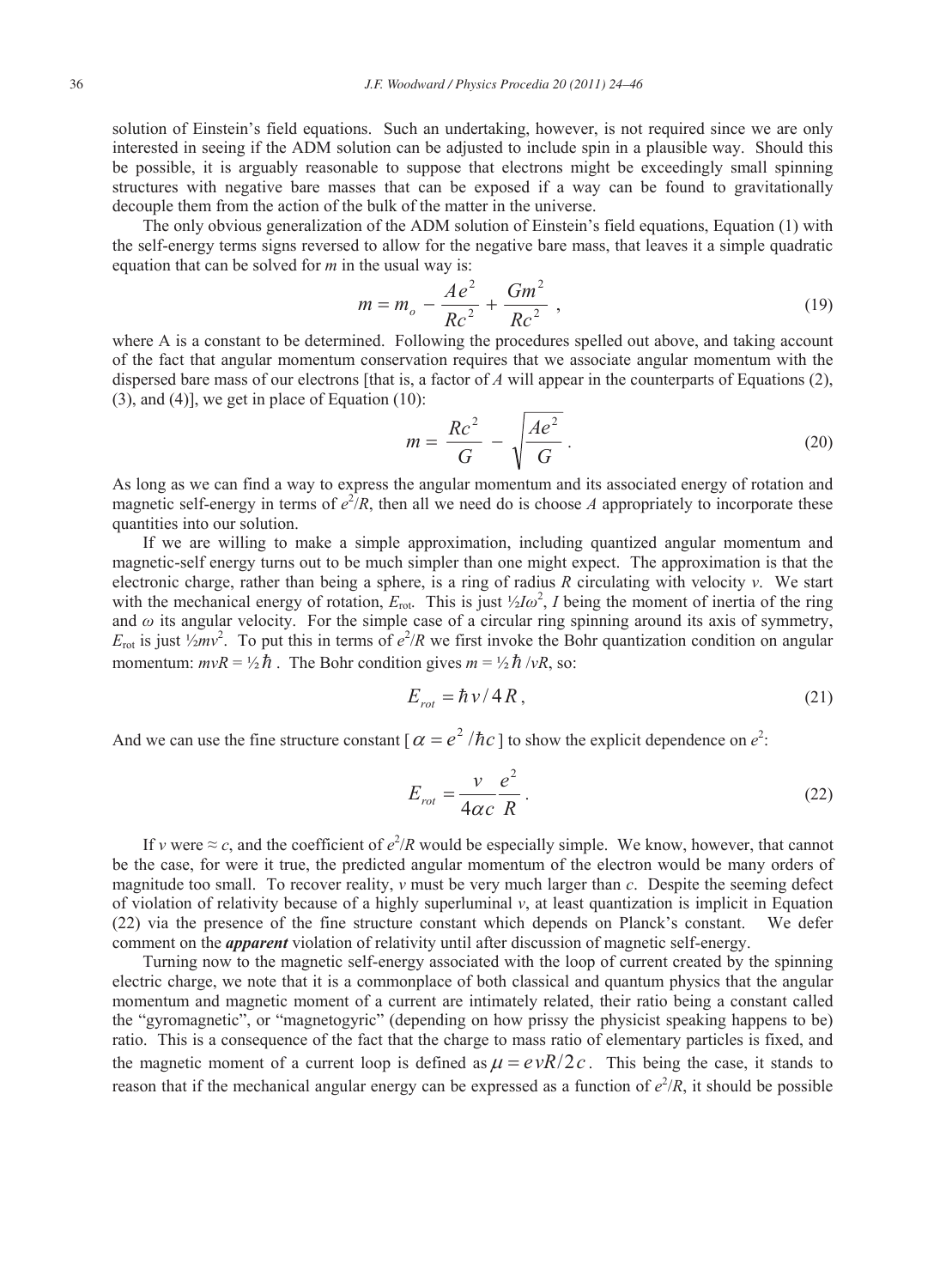to do the same for the magnetic self-energy. An approximate calculation of the magnetic self-energy that shows this is:

$$
E_{mag} \approx \frac{1}{8\pi} \int_{R}^{\infty} H^2 dV , \qquad (23)
$$

where *H* is the magnetic field intensity and  $dV$  is a volume element which is integrated from  $r = R$ (exceedingly small) to infinity. Equation (23) is recovered from the general definition of the energy density of the electromagnetic field, for the special circumstances of a simple ring current. Now *H* for a simple dipole source is  $\approx \mu/r^3$  and  $dV = 4\pi r^2 dr$ . Note that  $\mu$  here is the dipole moment of the current ring, not the permeability of the vacuum. Carrying out the integration of Equation (23) gives:

$$
E_{mag} \approx \frac{1}{6} \frac{\mu^2}{R^3} = \frac{1}{24} \left(\frac{v}{c}\right)^2 \frac{e^2}{R} = A_{mag} \frac{e^2}{R}.
$$
 (24)

 As in the case of mechanical energy of rotation, the magnetic self-energy can also be expressed in terms of  $e^2/R$ . But where the mechanical energy depends on  $v/c$ , the magnetic self-energy depends on the square of that quantity. And if  $\nu$  is larger than  $c$ , then the magnetic self-energy dominates the contributions to *A*. That is,  $A \cong A_{\text{mag}}$ .

In fact, we know that  $\nu$  must be very much larger than  $c$ , notwithstanding that this is an apparent violation of the principle of relativity. The exceedingly small size of the ADM electron, even with spin included, requires that this be the case to recover the observed values of the angular momentum and magnetic moment. How can that be? Well, recall that the ADM solution is done in "isotropic" coordinates. In these coordinates the speed of light is the same in all directions point-by-point (hence "isotropic") and the coordinates give space the appearance of flatness. But in fact, for a compact or point source the radial coordinate may be highly distorted by the source at and near the origin of coordinates (see: [26], p. 93). For example, the relationship between the usual *r* of the Schwarzschild solution and  $r_i$ of the isotropic coordinates for the same solution is:

$$
r = \left(1 + \frac{GM}{2c^2r_i}\right)^2 r_i,
$$
\n(25)

where *M* is the mass of the source. More importantly, the speed of light in isotropic coordinates differs from its locally measured invariant value. For distant observers it becomes:

$$
c_{obs} = \frac{\left(1 - \frac{GM}{2r_{i}c^{2}}\right)^{2}}{\left(1 + \frac{GM}{2r_{i}c^{2}}\right)^{3}} c.
$$
 (26)

 If *M* is positive, as, for example, it is for a black hole, then as one observes light propagating near the event horizon (the gravitational radius) from a distance, the speed appears to drop, going to zero at the horizon. If *M* is negative, as is the bare mass of our ADM electron, Equation (26) returns a different result: *the speed of light, for distant observers, appears to increase as the gravitational radius is approached, going to infinity at the gravitational radius* (as the denominator of the coefficient of *c* on the RHS in Equation (26) goes to zero). If our ring of electronic charge circulates very near to its gravitational radius – as it must for the small observed mass of the electron to be recovered – then while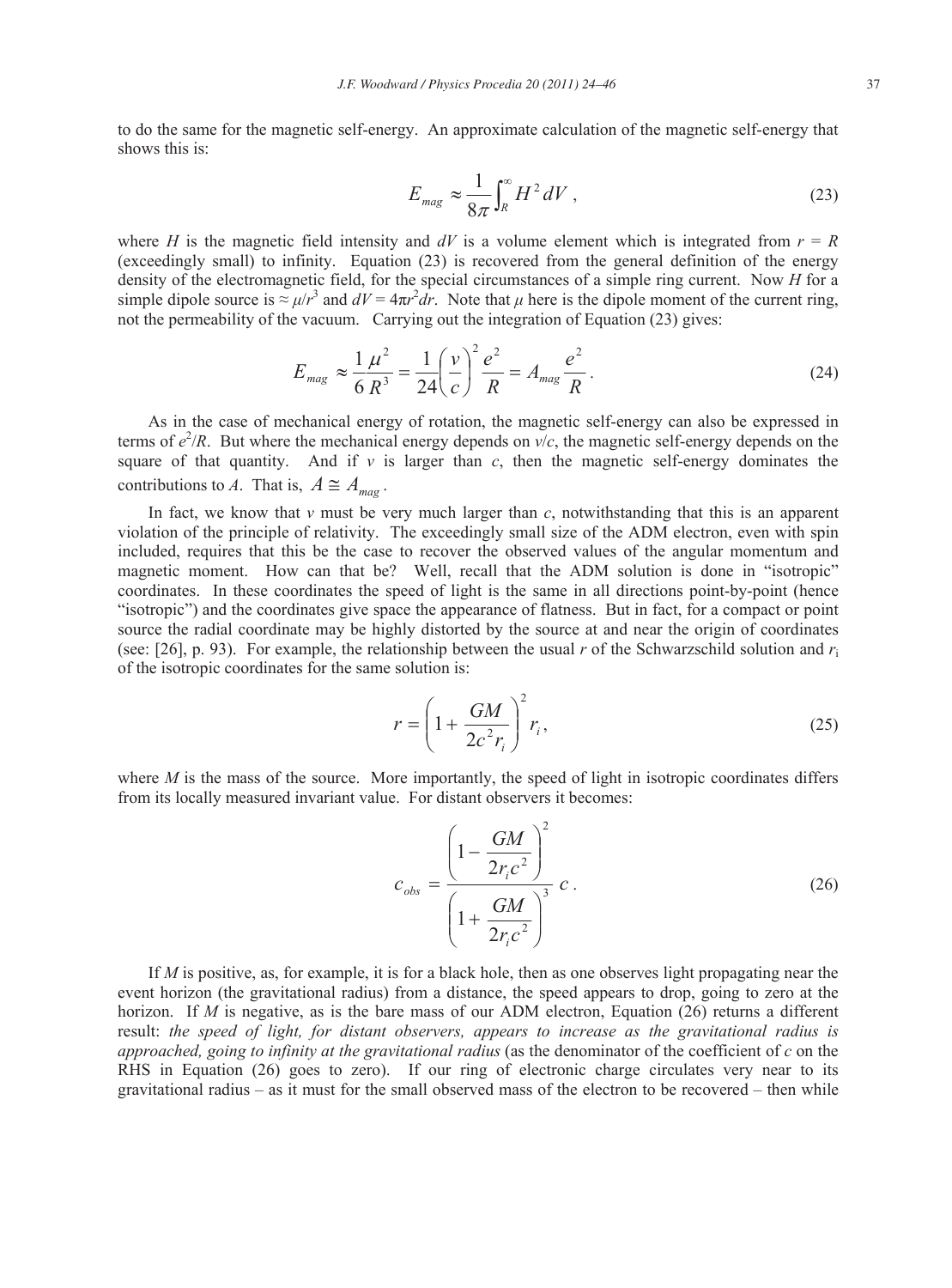measured locally  $\nu$  is always less than  $c$ , distant observers will measure  $\nu$  to be orders of magnitude larger than *c*. The negative bare mass of our ADM electrons thus provides a natural explanation for the feature of classical and semi-classical electron models that has confounded these models from the outset.  $v \gg c$ as measured by us distant observers is *not* a violation of the principle of relativity when the bare mass of the electron is negative. It is to be expected.

 The inclusion of spin in the ADM electron as sketched here changes things so that the solution obtained using Mach's Principle and energy conservation in the previous section does not return the electron mass in terms of interest. To calculate the electron mass, as before, we proceed by substituting for *R* in the first term on the RHS of Equation (20). But instead of using energy conservation and the energies measured by near and distant observers of the dust cloud, we use the Bohr quantization condition to express *R* in terms of the other quantities in that relationship. That is, we use  $R = \frac{1}{2}\hbar / mv$ . Substitution and a little algebra yields:

$$
\sqrt{\frac{G}{Ae^2}} m^2 + m - \sqrt{\frac{G}{Ae^2}} \frac{\hbar c^2}{2Gv} = 0.
$$
 (27)

Equation (27) has the solution:

$$
m \approx \frac{1}{2} \sqrt{\frac{Ae^2}{G}} \left[ -1 \pm \left( 1 + \frac{1}{2} \frac{\hbar c^2}{2Ae^2 v} \right) \right],
$$
 (28)

and choosing the root that leads to the cancellation of the ADM bare mass by the first two terms on the RHS,

$$
m \approx \frac{1}{8} \sqrt{\frac{Ae^2}{G}} \frac{\hbar c^2}{Ae^2 v}.
$$
 (29)

Since we know that  $v \gg c$  (as measured by us distant observers), it follows that *A* will be dominated by the magnetic self-energy term, so from equation (24) we can take:

$$
A \cong \frac{1}{24} \left(\frac{v}{c}\right)^2.
$$
 (30)

Substitution for *A* in equation (29) and more algebra yields:

$$
m \cong 3\frac{c^3}{v^2} \frac{\hbar}{e^2} \sqrt{\frac{e^2}{24G}}.
$$
\n(31)

 Using the definition of the fine structure constant, this somewhat clunky expression can be stated in terms of the ADM mass as:

$$
m \cong \sqrt{\frac{9}{24}} \left(\frac{c}{v}\right)^2 \alpha^{-1} \sqrt{\frac{e^2}{G}}.
$$
 (32)

 The fine structure constant is present in Equation (32) because we used the Bohr quantization condition to express *R* in equation (20), so equation (32) is arguably at least semi-classical. We have implicitly set *n*, the principal quantum number in the Bohr angular momentum quantization condition, to one.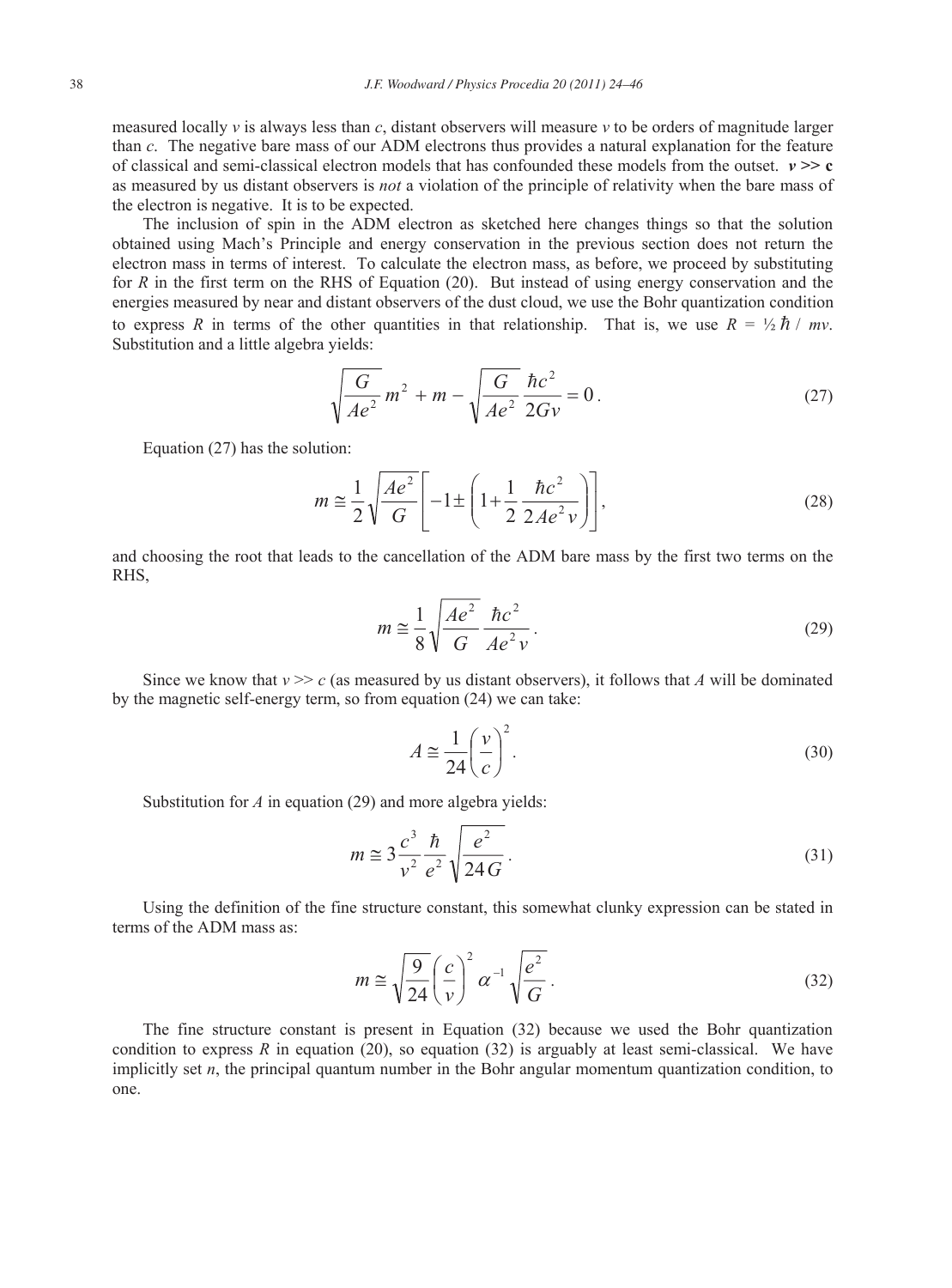Should we want to know the (mass)-energy spectrum that follows from the choice of *n* equal to values other than one, I note that the calculation involved was carried out by Asim O. Barut many years ago [27, 28]. Barut started by remarking on the well-known, but unexplained, relationship between the electron and muon:

$$
m_{\mu} = \left(1 + \frac{3}{2\alpha}\right) m_e, \tag{33}
$$

claiming it could be derived on the basis of the magnetic self-interaction of the electron. In a footnote he did a simple calculation to show that the magnetic self-energy should depend on a principal quantum number as  $n<sup>4</sup>$ . Considering an electric charge moving in a circular orbit in the field of a magnetic dipole he noted the equation of motion is  $F = ma = mv^2 / R = e \mu v / R^3$  and the Bohr quantization condition is  $mvR = n\hbar$ . He solved the quantization condition for *R* and substituted into the equation of motion, getting  $v = n^2 h^2/e \mu m$ . Squaring this equation gives:  $v^2 = n^4 h^4/e^2 \mu^2 m^2$ , so the kinetic energy of the charge in orbit is:  $mv^2/2 = n^4 \hbar^4/2e^2 \mu^2 m$  and energy quantization goes as  $n^4$ . A charge in circular orbit around a dipole is equivalent to the magnetic self-interaction of a ring current, so the energy quantization dependence of a ring electron on *n* should be the same as that calculated by Barut. Taking *n* = 1 to be implicit in equation (33), Barut conjectured that the mass of the  $\tau$  should be:

$$
m_{\tau} = m_{\mu} + \frac{3}{2\alpha} n^4 m_e, \quad n = 2.
$$
 (34)

or, more generally expressed,

$$
m_{lep} = m_e \left( 1 + \frac{3}{2\alpha} \sum_{n=0}^{n_{lep}} n^4 \right),
$$
 (35)

where  $n = 0$  for the electron,  $n = 1$  for the muon, and  $n = 2$  for the tau lepton. The charged lepton masses computed with Barut's formula are surprisingly accurate. Barut did not know of the negative bare mass ADM electron model modified to include spin. Presumably, he assumed that something like it must exist, for it was obvious to him that the magnetic self-energy of the electron must dominate the electromagnetic self-energy. That being the case, he thought it natural to view the muon and tau as excited states of the electron. However, quoting Glashow, Barut remarked, "We have no plausible precedent for, nor any theoretical understanding of this kind of superfluous replication of fundamental entities [the charged leptons]. Nor is any vision in sight wherein the various fermions may be regarded as composites of more elementary stuff. . . ." The spin modified negative bare mass ADM model provides a physical model that arguably underpins Barut's conjecture. Note, however, that the principal quantum number 1 is implicitly assigned to the electron in Equations (27) to (32), whereas it is assigned to the muon in Barut's calculation. Evidently, the *n*s of the two calculations, both principal quantum numbers, are not the same. Since the electron, muon, and tau are all spin one half particles, the *n* implicit in equations (27) to (32) must be one, and the same value for all the charged leptons as they all have the same angular momenta:  $\frac{1}{2}\hbar$ . Notwithstanding that Barut invoked the Bohr quantization condition in his argument, his *n* must assume a range of values to account for the different mass-energies of the charged leptons. While it is tempting to pursue old quantum theory and invoke Wilson-Sommerfeld quantization conditions to explain the charged leptons as splitting of a ground state due to structural differences in the ring current, such speculations exceed the scope of this essay.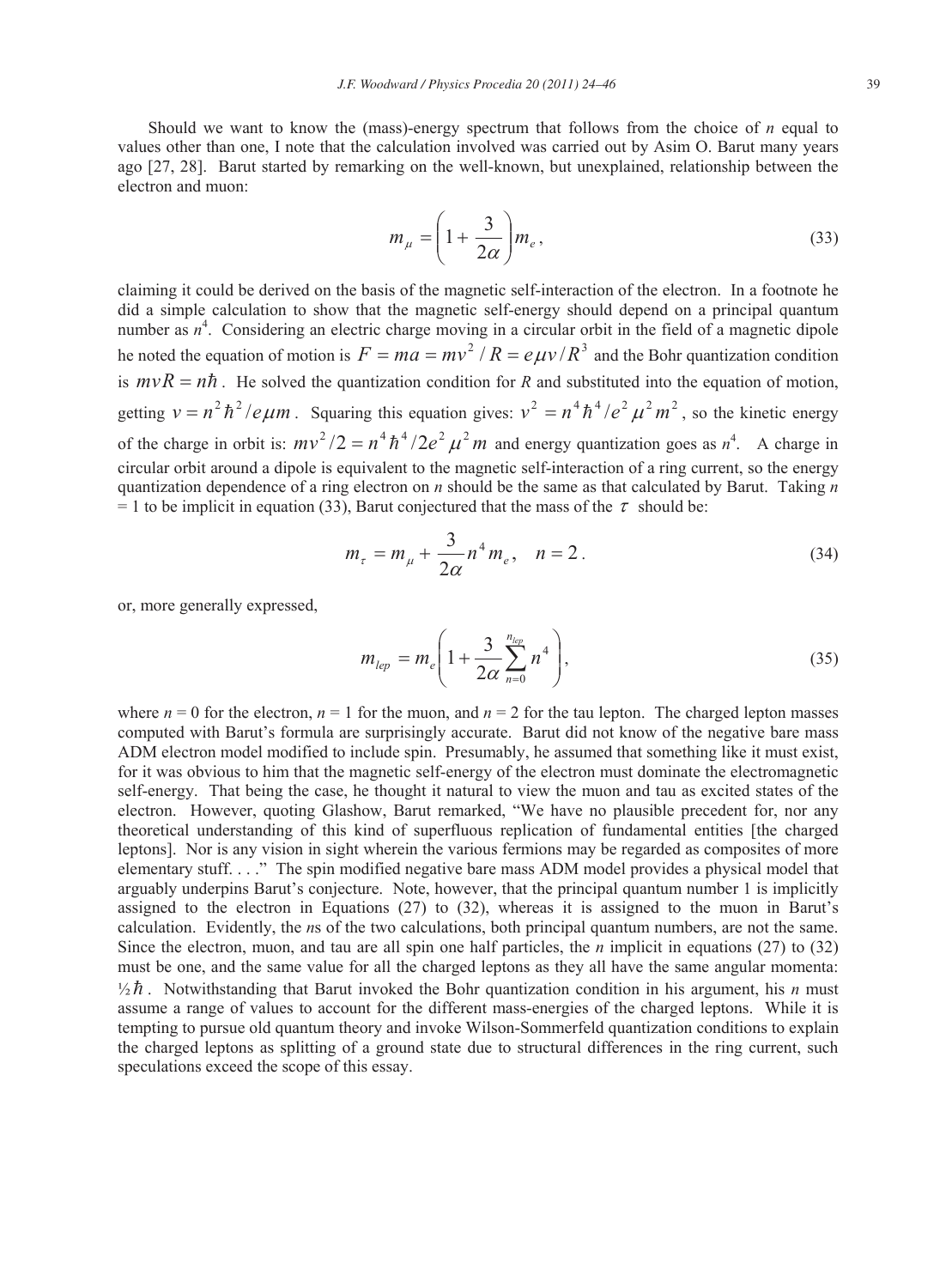What about Heisenberg's UP [Uncertainty Principle] argument about energy and confinement size? Well, if you believe that the UP is a statement about our ability to measure reality, rather than an assertion about the inherent nature of reality, you won't have a problem with the negative bare mass ADM electron. After all, how big something is is not the same thing as how accurately you can measure its position. If you think the UP is an assertion, with Bohr and his followers, about the inherent nature of reality, you will have a problem with all this. And you won't be likely to think it possible to build stargates, ever. You may be right.

 What about quantum gravity? What does it have to do with all this? Well, in terms of the sort of approach Ashtekar motivated with the ADM electron model many years ago – loop quantum gravity as it is now known – nothing. The negative bare mass spin modified ADM model describes objects much larger than the Planck scale, and quantum gravity is supposed to be significant only at and near the Planck scale. This can be shown by solving Equation (32) for  $(v/c)^2$ , substituting the result into Equation (30) and taking the square root. This yields a factor of  $\sim 10^{11}$  for the square root of *A*, and the radius of the spin modified negative bare mass ADM electron is larger than the classical ADM electron by this amount. That is, this model gives the electron a radius on the order of  $10^{-23}$  cm. Several orders of magnitude smaller than the present level of detectability. But a decade of orders of magnitude larger than the Planck length. Electrons, with their humongous exotic bare masses, are *not* firmly locked in the embrace of quantum gravity it would seem. So perhaps there is hope that they may be exposed to make stargates without first mastering quantum gravity.

 **Section summary:** The negative bare mass ADM model of the electron can be modified to accommodate quantized spin by including a constant coefficient, *A*, in the electrostatic self-energy term because both the mechanical energy of rotation and the magnetic self-energy of a current ring can be expressed as an appropriate coefficient times  $e^2/R$ . The mechanical energy of rotation contains a factor of  $v/c$ , and the magnetic self-energy  $(v/c)^2$ , where *v* is the velocity of the ring current of charged dust in the model. *v* is orders of magnitude larger than *c* as measured by us distant observers. But the ADM model is constructed in isotropic coordinates; and in those coordinates, if the source mass is negative (as in this case), velocities arbitrarily larger than *c* are possible if the ring current lies near its gravitational radius. So, this model is completely consistent with relativity notwithstanding the apparently superluminal velocity of the spinning ring of charge. Elaboration of the model in analogy with old quantum theory suggests that the charged leptons may be viewable as excited states of the electron.

#### **9. Making Stargates And Mach Effects**

 The key to the solution of the problem of making stargates is to be found in Equation (17). Given some modest amount of everyday type matter, say a few hundred or thousand kilograms, all we have to do is enclose the matter within another presumably thin shell of matter wherein we can change its mass from positive to negative. It would have to become sufficiently negative to null the positive mass of the initial mass of the shell and the matter it encloses. But if we could do that, we would screen the gravitational influence of the matter in the rest of the universe on the matter within the thin shell. That would make  $\phi_{\mu}$  in Equation (17) zero for all of the elementary particles making up the enclosed matter. That, in turn, for distant observers, would render their masses negative and about 21 orders of magnitude larger than their original positive masses. And that would give us the Jupiter mass of exotic matter we need to make an absurdly benign wormhole. *The really neat thing about this is that because both c and*  $\phi$ *are locally measured invariants, the throat of the induced wormhole will look to you, the traversor, as though everything is completely normal, notwithstanding that someone outside the wormhole sees a major spacetime distortion present at the wormhole.*

How do we null  $\phi_n$ ? Is there any way to generate enough exotic matter to do the screening needed to expose the bare masses of enough normal matter to make the Jupiter mass needed for our wormhole? Yes. Mach's Principle does more than simply explain the origin of inertial reaction forces as the gravitational action of chiefly distant matter in the universe and the origin of mass as gravitational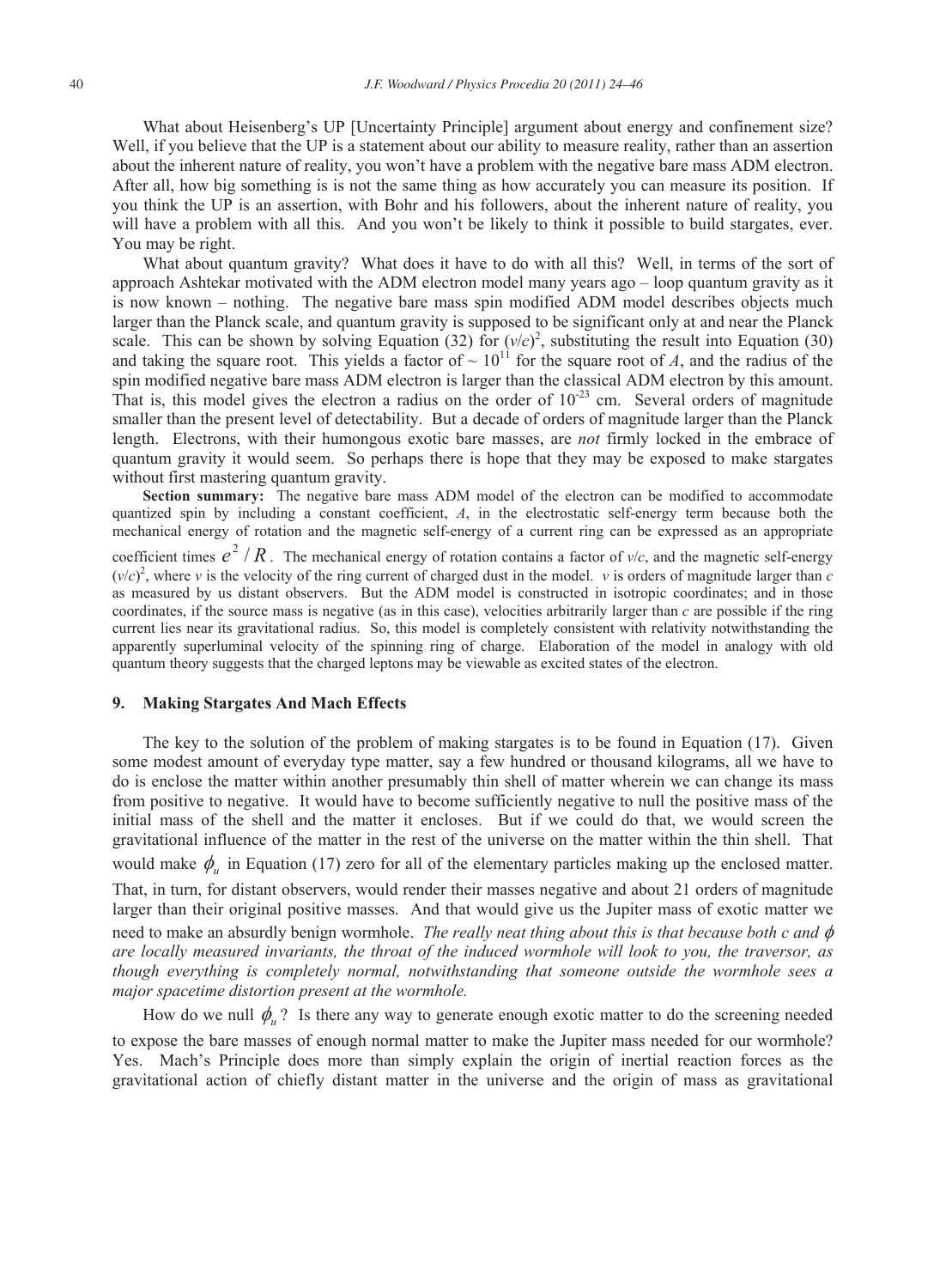potential energy, arising from a potential that is a locally measured invariant. It also predicts that when objects that store internal energy are accelerated, transient changes in their masses take place. Such effects, if they exist at all, might be expected to be exceedingly small. So small indeed that they would be useless for making a Jupiter mass of exotic matter. But these are Newtonian order effects, and so much larger than otherwise would be expected. They are derived by assuming that inertial reaction forces are produced by a field – the gravitational field of the chiefly distant matter in the universe in fact – and then computing the local four-divergence of that field to find the local sources of the field. (For a detailed derivation of Mach effects see [20] and [29] Appendix A.) For a test object being accelerated by an

"external" force, this produces the equation:

$$
\nabla^2 \phi - \frac{1}{\rho_0 c^2} \frac{\partial^2 E_0}{\partial t^2} + \left(\frac{1}{\rho_0 c^2}\right)^2 \left(\frac{\partial E_0}{\partial t}\right)^2 = 4\pi G \rho_0.
$$
 (36)

In this equation  $\phi$  is the scalar potential of the gravitational field,  $\rho_0$  the local proper matter density,  $E_0$  the local proper energy density. The time-dependent terms in this equation arise from the fact that the derivative with respect to proper time of the four-momentum includes the time-derivative of *mc*, the timelike component thereof, and *m* can be a function of time. Equation (36) can be transformed into a customary classical wave equation for the field using Mach's Principle in the form that identifies the origin of mass-energy of an entity as its gravitational potential energy. Using this form of Mach's Principle, we can write:

$$
E_0 = \rho_0 \phi \tag{37}
$$

and this expression can be used in Equation (36) to affect the separation of variables. Keeping in mind that  $\phi/c^2 = 1$ , after some straight-forward algebra we find:

$$
\nabla^2 \phi - \frac{1}{c^2} \frac{\partial^2 \phi}{\partial t^2} = 4\pi G \rho_0 + \frac{\phi}{\rho_0 c^4} \frac{\partial^2 E_0}{\partial t^2} - \left(\frac{\phi}{\rho_0 c^4}\right)^2 \left(\frac{\partial E_0}{\partial t}\right)^2 - \frac{1}{c^4} \left(\frac{\partial \phi}{\partial t}\right)^2.
$$
 (38)

This is a classical wave equation for the gravitational potential  $\phi$ . Unlike Equation (36), the field terms that comprise the d'Alembertian of the potential are isolated on the left hand side of Equation (38).

 The transient source terms on the RHS in Equation (38) are of interest to us. Note that they can be written:

$$
\delta \rho_0(t) \approx \frac{1}{4\pi G} \left[ \frac{1}{\rho_0 c^2} \frac{\partial^2 E_o}{\partial t^2} - \left( \frac{1}{\rho_0 c^2} \right)^2 \left( \frac{\partial E_0}{\partial t} \right)^2 \right],
$$
\n(39)

where the last term in Equation (38) has been dropped as it is always minuscule. It is in the transient proper matter density effects – the right hand side of Equation (39) – that we seek effects that will make absurdly benign wormholes that will take us to the stars (and perhaps the future and past as stargates at least in principle enable time travel). You may be thinking, "this can't possibly be right. What happened to general relativity? All we have used is special relativity to get the effects in equations (38) and (39)." Well, yes. But keep in mind that general relativity is constructed on the *assumption* that in sufficiently small regions of spacetime, special relativity obtains. Since we are only looking at local sources in a small region of spacetime, special relativity should be all that is needed. And we have used Mach's Principle – a feature of general relativity, but not special relativity – both as the origin of inertial reaction forces and as the origin of mass-energy, to obtain Equations (36) and (37). So general relativity is built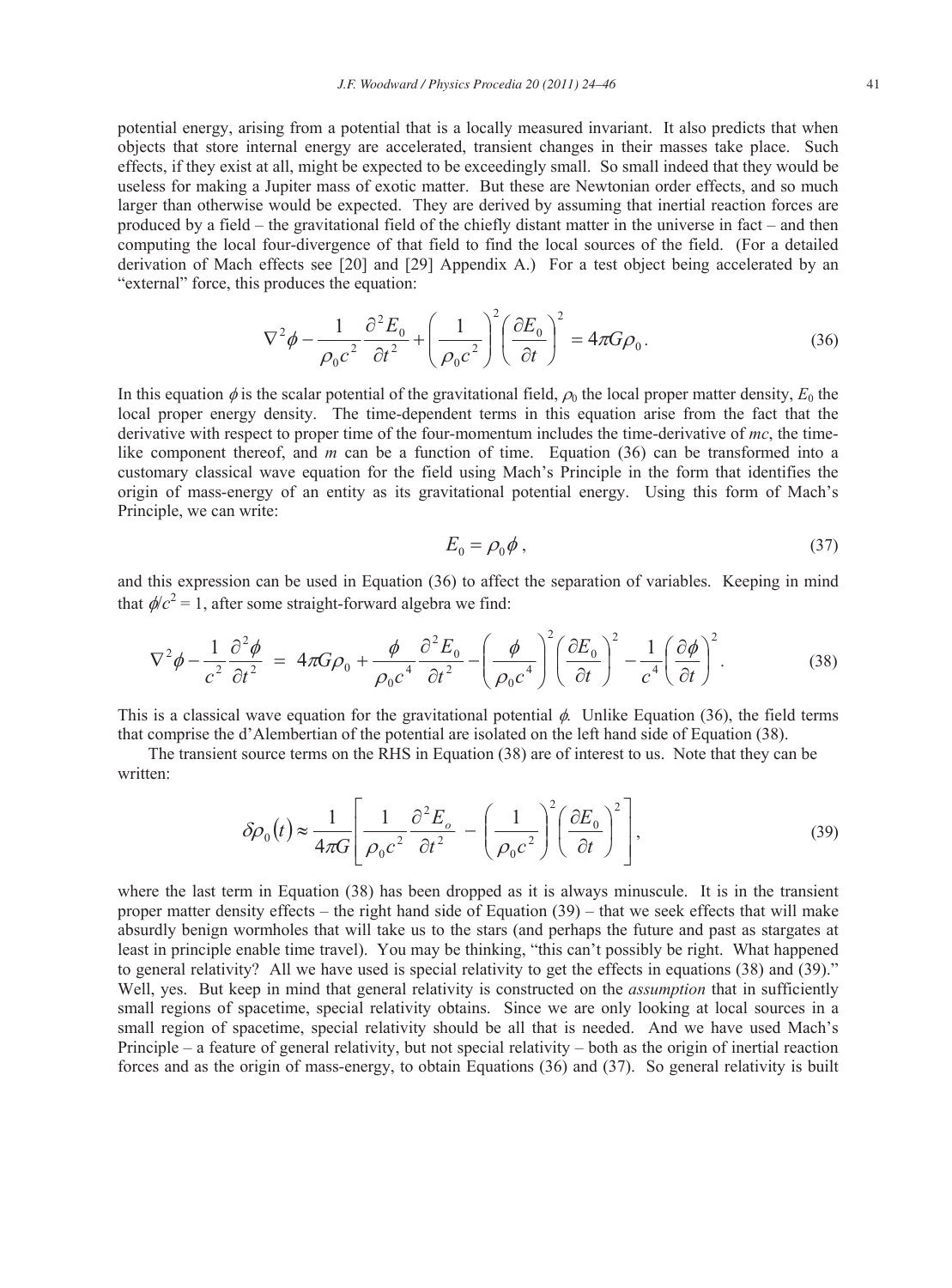into the predicted transient source effects even though the full formal machinery of the theory was not needed to get the effects of interest.

 Note that we have not invoked any "new" physics to get these predicted effects. It's all "old" physics that has been around for decades or more. We've used it in novel ways. But it is still all "old" physics. And there isn't a single instance of "and then a miracle occurs". There is, however, one caveat that needs to be emphasized. *The predicted time-dependent effects only occur under two conditions: a local object is being accelerated* and *during the acceleration its state of internal energy changes. If either of these conditions is absent, no effects are expected.* Should we want to show explicitly the dependence of the effects on the acceleration of the local object in which they are produced, all we need note is that the work done by the accelerating force is  $\mathbf{F} \cdot d\mathbf{s} = dE$ , and the rate of change of work is the rate of change of energy, so:

$$
\frac{\partial E_0}{\partial t} = \frac{\partial}{\partial t} (\mathbf{F} \bullet d\mathbf{s}) = \mathbf{F} \bullet \mathbf{v} = m\mathbf{a} \bullet \mathbf{v}.
$$
 (40)

 It is important to note here that **v** is not the velocity normally encountered in elementary calculations of work and energy because we are talking about proper, that is, internal energy changes, rather than the kinetic energy acquired as the result of the acceleration of a rigid object. **v** here is the typical velocity of the parts of the object as it is compressed by the external force. If the object is incompressible (rigid), then **v** is zero and there are no internal energy changes. Concomitantly, there are no Mach effects. If **v** is not zero, it will likely be smaller than the bulk velocity acquired by the object (unless the object is externally constrained as it is compressed). The second time-derivative of  $E_0$  now is:

$$
\frac{\partial^2 E_0}{\partial t^2} = \frac{\partial}{\partial t} (m\mathbf{a} \bullet \mathbf{v}) = m\mathbf{a} \bullet \frac{\partial \mathbf{v}}{\partial t} + \mathbf{v} \bullet \frac{\partial}{\partial t} (m\mathbf{a}) = m\mathbf{a} \bullet \frac{\partial \mathbf{v}}{\partial t} + \mathbf{v} \bullet \left( m\frac{\partial \mathbf{a}}{\partial t} + \mathbf{a} \frac{\partial m}{\partial t} \right).
$$
(41)

 Equations (40) and (41) can be used to explicitly display acceleration dependence of the effects via substitution in equation (39), but only when two considerations are taken account of. First,  $E_0$  in Equation (39) is the proper energy *density* because it follows from a field equation expressed in terms of densities, whereas  $E_0$  in Equations (40) and (41) is the proper energy of the entire object being accelerated, so Equation (39) must effectively be integrated over the whole accelerated object, making  $E_0$ the total proper energy, before the substitutions can be carried out. The second consideration that must be kept in mind is that the accelerating force can produce both changes in internal energy of the object accelerated and changes in its bulk velocity which do not contribute to internal energy changes. Only the part of the accelerating force that produces internal energy changes contributes to Mach effects. That is why  $\partial \mathbf{v}/\partial t$  is written explicitly in equation (41) as it is only part of the total acceleration of the object. We can take account of the fact that **v** in equations (40) and (41) is only the part of the total **v** for the extended macroscopic object being accelerated by writing  $\mathbf{v}_{\text{int}} = \eta \mathbf{v}$  and replacing **v** with  $\mathbf{v}_{\text{int}}$  in the above equations. This leads to:

$$
\frac{\partial^2 E_0}{\partial t^2} = \frac{\partial}{\partial t} (m\mathbf{a} \bullet \eta \mathbf{v}) = \eta m \mathbf{a}^2 + \eta \mathbf{v} \bullet \frac{\partial}{\partial t} (m\mathbf{a}) = \eta m \mathbf{a}^2 + \eta \mathbf{v} \bullet \left( m \frac{\partial \mathbf{a}}{\partial t} + \mathbf{a} \frac{\partial m}{\partial t} \right),\tag{42}
$$

with  $0 \le \eta \le 1$ . As long as  $\eta$  can be taken to be a constant, the RHS of Equation (42) obtains and things are fairly simple. But in general,  $\eta$  will be a function of time, making matters more complicated and solutions more complex.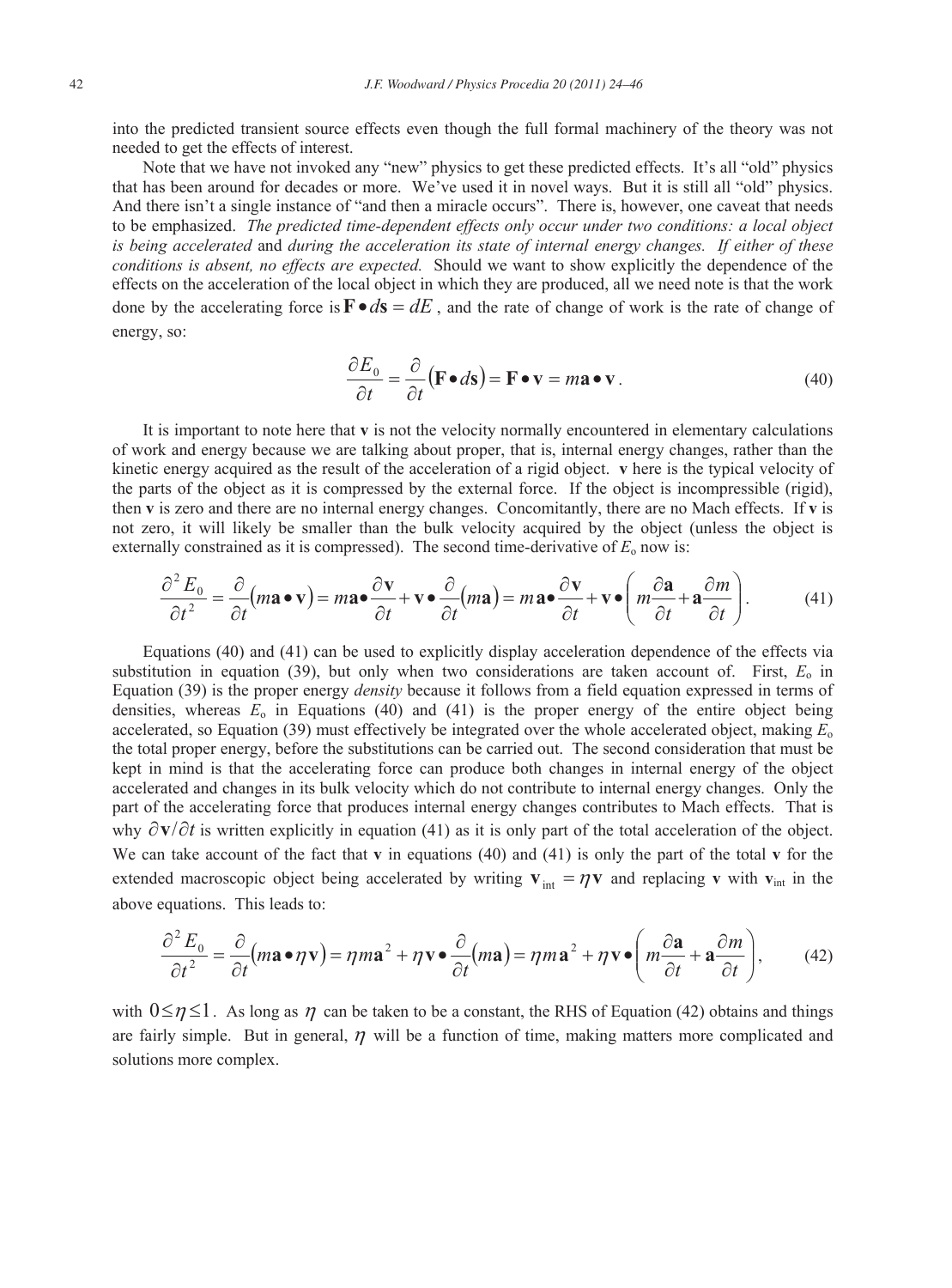The obvious way to use the proper mass-energy density fluctuations predicted in Equation (39) is to subject capacitors to large, rapid voltage fluctuations. Since capacitors store energy in dielectric core lattice stresses as they are polarized, the condition that *E*0 vary in time is met as the ions in the lattice are accelerated by the changing external electric field. If the amplitude of the proper energy density variation and its first and second time derivatives are large enough, and *if the capacitor is being accelerated at the same time*, a detectable mass fluctuation should ensue. That mass fluctuation,  $\delta m_0$ , is just the integral of  $\delta \rho_0(t)$  given by Equation (39) over the volume of the capacitor, and the corresponding integral of the time derivatives of  $E_0$ , since  $\partial E_0/\partial t$  is the power density, will be:

$$
\delta m_0 = \frac{1}{4\pi G} \left[ \frac{1}{\rho_0 c^2} \frac{\partial P}{\partial t} - \left( \frac{1}{\rho_0 c^2} \right)^2 \frac{P^2}{V} \right],\tag{43}
$$

where  $P$  is the instantaneous power delivered to the capacitor and  $V$  the volume of the dielectric. An important caveat must be added here. Simply applying an alternating voltage to a capacitor will not, by itself, produce a mass fluctuation. The alternating voltage must be accompanied by a "bulk" acceleration of the capacitor with the same frequency as the applied voltage, as implied by Equation (42). And if the bulk acceleration is supplied separately from the internal energy fluctuation, its phase must be chosen with care. This follows from the fact that the derivation of these Mach effects is predicated on the acceleration of a test object which experiences a changing internal energy *during the acceleration*. In this case the bulk acceleration of the capacitors makes manifest the gravinertial reaction field that is responsible for the effects. The presence of one or the other of these conditions is *not* by itself sufficient to produce the effects. They must both be present simultaneously. *Note too that the assumption that all of the power delivered to the capacitors ends up as a* proper *energy density fluctuation is an optimistic, indeed, perhaps a wildly optimistic, assumption.*

 Equation (43) has several important features when it comes to engineering stargates. The equation is non-linear and does not have analytical solutions. As a result, numerical integrations must be used for all specific cases considered. Nonetheless, important qualitative features of the equation can be identified from simple inspection. First, note the first term on the RHS can be either positive or negative, and it is normally orders of magnitude larger than the second term. It turns out that this term can be used to create accelerating forces on objects when its effects are combined with other mechanical actions (see for example, [29]). For this reason, we call the first term the "impulse" term in Equation (43). Next, note that the second term on the RHS is always negative since both the coefficient and *P* are squared, and *V* is positive definite. For this reason, we call this the "wormhole" term. However, because the coefficient contains a factor of  $c<sup>4</sup>$ , this term is almost always decades of orders of magnitude smaller than the leading term on the RHS. *Almost*, but not always. Both of the coefficients of the terms on the RHS also contain a factor of  $\rho_0^{-1}$ . And as the negative part of the cycles of the leading term produce sufficient negative mass to drive  $\rho_0$  to zero, both coefficients asymptotically approach infinity. Since  $\rho_0$  in the coefficient of the second term on the RHS is squared, the coefficient blows up more rapidly than the coefficient of the leading term, and the second term comes to dominate the equation. Simple numerical integrations show that this evolution can be made so pronounced that the value of the RHSs of Equations (39) and (43) remain negative after the state of negativity produced by the first cycle in which  $\rho_0 = 0$  is achieved, notwithstanding that the leading term cycles to positive values ([30]; beware of serious flaws, introduced after copy editing was complete, in the published version of this paper).

 You may be inclined to think that there must be something wrong with the sort of scenario being sketched out here. In particular, if you really could induce, say, a few hundred (or thousand) kilograms of exotic matter layered around a comparable mass of normal matter that you want to turn into a Jupiter mass of exotic matter to make a wormhole, you might think that the gargantuan gravitational fields that would be produced would explosively disrupt everything in sight. And even if you could maintain absurdly benign conditions outside the forming wormhole throat, anything in the throat region would be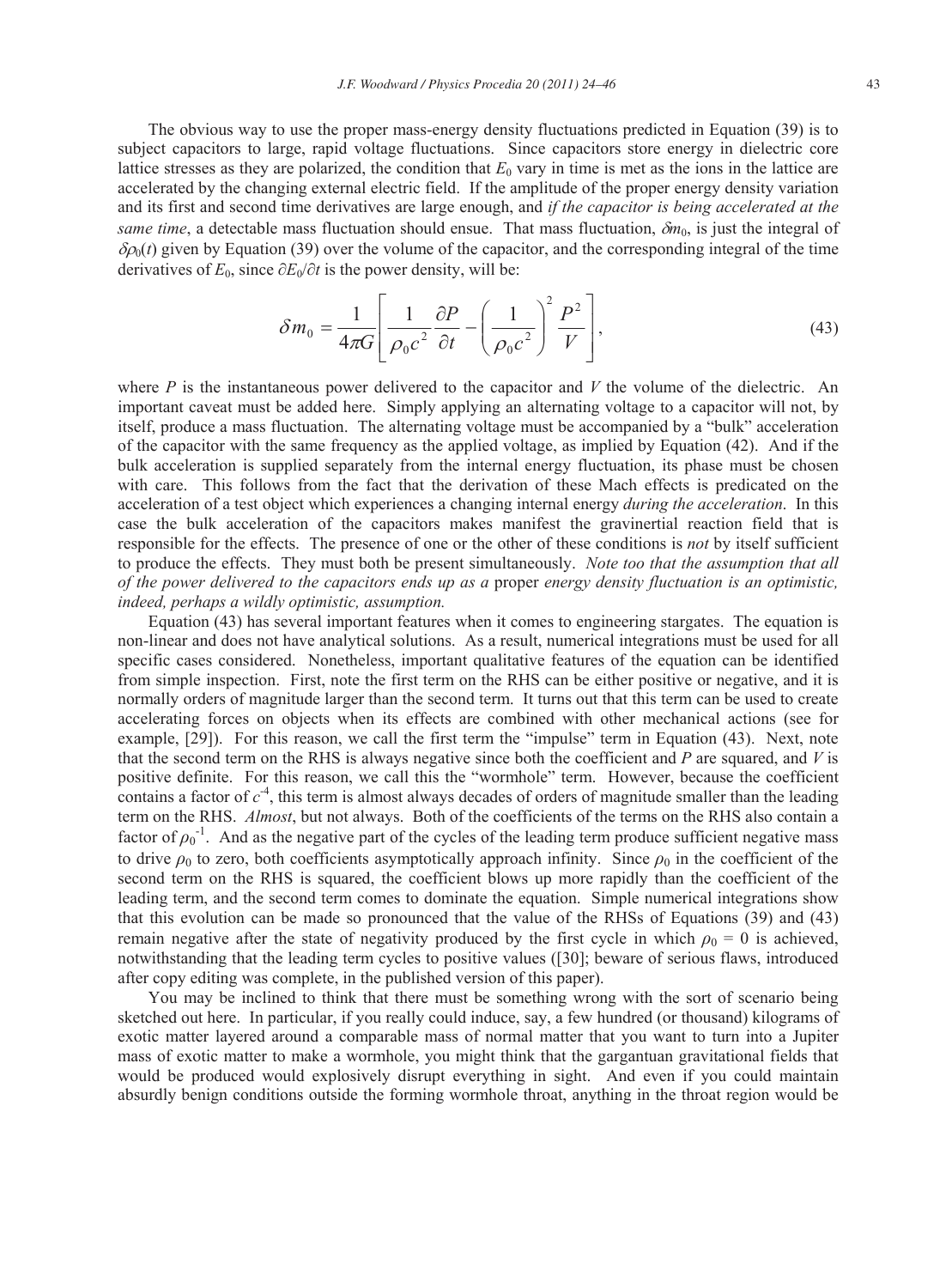destroyed. However, some might say perversely, the property of the total gravitational potential identified in our discussion of Mach's Principle and the Einstein Equivalence Principle (EEP) – namely, the fact that the total gravitational potential is a *locally measured invariant* – means that the forming wormhole throat, observed by one in the throat, will look completely normal. I don't know about you, but I find this almost too good to be true. That the way to the stars, and the past and the future (as time machines are enabled by stargates), is already contained in the principle of relativity known to Galileo, and that Einstein got the EEP and the background independent geometrization of gravity right when he could have fallen in with conventional classical field theory, is *utterly amazing*. If AAAs took thousands or millions of years to get to wormholes and warp drives from where we were at the turn of the  $20<sup>th</sup>$ century, the delay must have been because they were not lucky enough to have had an Einstein [31] point the way and Thorne [6] willing to put his professional career on the line to spell out what needed to be done. I remark that *serious* courage is needed to take the sorts of risks taken by Einstein and Thorne.

 How would you actually go about building a wormhole generator? Well, this paper is not intended to be a detailed engineering guide to the construction of such devices. [Engineering details of specific stargates are left as an exercise for the interested reader.] But a few general remarks are perhaps in order. First, in the tradition of the proverbial spherical chicken of physics lore, for simplicity we consider a spherical wormhole. We will need a layer of matter in which we can drive the impulse term effects in order to produce enough negative mass matter to decouple anything that lies within from the gravity of the rest of the universe. This we will want to dispose as a capacitor so that the dielectric material between the plates can be subjected to an alternating electric field. Since this alone, however, is not enough to drive a Mach effect impulse mass fluctuation, we will need to line our capacitive layer with a piezoelectric layer of material which can act as an actuator of the periodic (bulk) acceleration of the capacitor material we know to be necessary. In a practical device, additional circuitry will be required to activate both the capacitor and piezoelectric actuator. Power supplies and inductors to tune the circuits to resonant operation at some desired frequency will be needed along with power conditioning and impedance matching circuits. Whether the power supplies and inductors are situated within, or outside of the wormhole throat depends on whether you want to be able to move the wormhole around with ease. If yes, then they need to be in the throat. Sensors that provide feedback so that the circuits can be actively tuned will also be wanted, as you can expect the materials in the device to undergo changes during operation (due to heating and the like) that will change the state of tune. One other thing you will want: a foolproof fail-safe system to close the wormhole in case something goes wrong. (In this connection, never forget Murphy's Law.) You will want a very fast fail-safe system. If things go wrong with this sort of device, they are likely to do so very quickly.

 **Section summary:** If some modest amount of normal matter can be gravitationally decoupled from the action of the rest of the universe, then the exotic bare mass of its constituent elementary particles can be exposed, making the construction of absurdly benign wormholes feasible. Mach effects hold out the promise of the generation of enough exotic matter to accomplish the task of gravitational decoupling. Mach effects are transient, Newtonian order effects that occur in objects as they are accelerated by external forces if, during the acceleration, their internal energies change. If the equation that captures the effects is written to display the explicit dependence of the effects on acceleration, care must be taken to include only the part of the dynamics that contributes to internal energy changes. Mach effects manifest themselves in two ways. The larger effect in most circumstances, for a periodically applied acceleration, produces a fluctuating change of the mass that is both positive and negative in the course of a full cycle. The smaller effect in most circumstances is always negative, notwithstanding that for periodic excitations it has a periodic component too. Owing to the non-linearity of the effects, the first effect can be used to create circumstances where the second effect becomes dominant. And this produces conditions where exceedingly large, stationary negative masses can be induced. This makes possible the gravitational decoupling of suitably disposed matter from the rest of the universe. And that in turn leads to the exposure of the exotic ADM bare masses of its constituent elementary particles. In sufficient quantity, such matter can induce the throat of an absurdly benign wormhole, making rapid spacetime transport a reality.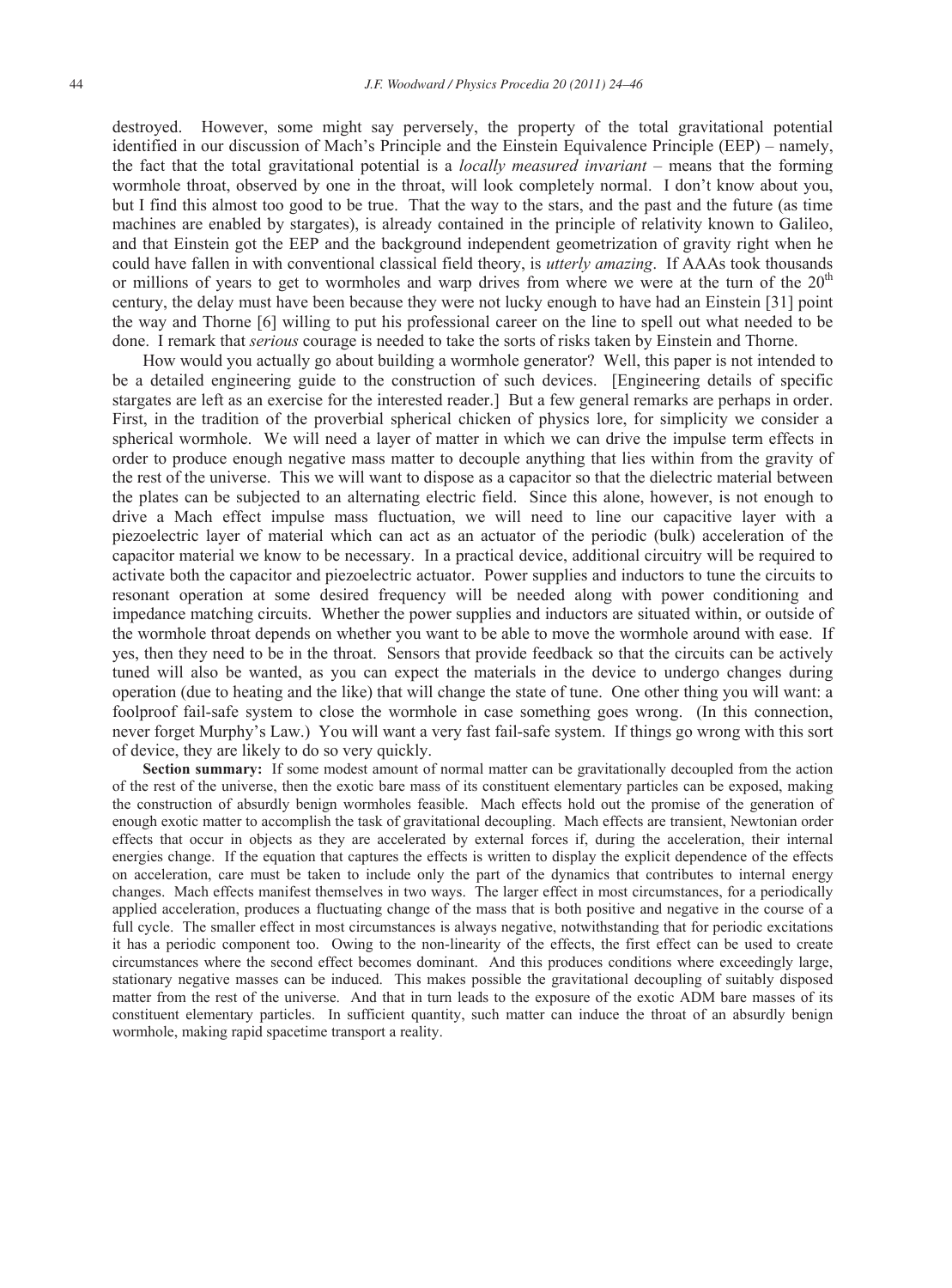#### **10. Conclusion**

 Plausibility, like truth and beauty, is often in the eye of the beholder – that is, you dear reader. So, the conclusion that you draw from the foregoing arguments will certainly depend on whether you think a reasonable case for the plausibility of Mach's Principle and the negative bare mass ADM electron with accommodation for spin has been made. The Standard Model of particle physics is a profound, thoroughly developed, elegant theory of the structure and interactions of elementary particles. The version of the ADM model presented here is but a crude sketch of such a theory. And you may choose to ignore it. The point, however, is that if our hypothetical AAAs really have figured out how to make absurdly benign wormholes, the physics on which they have based their accomplishment *cannot* be the Standard Model. Or anything like it based on renormalizable quantum field theory. Quantum gravity as commonly understood will not save the day, for, as Ashtekar remarked many years ago, background independent quantum gravity theories are not renormalizable. Our AAAs must have found a theory of matter that contains latent exotic mass that can be exposed in some simple, relatively low energy fashion like that laid out above. As Peter Woit [32] has remarked, "Finding . . . a new, deeper, and better way of thinking about fundamental physics is, however, an intellectually extremely demanding task. Unfortunately, it is not at all inconceivable that it is one that is beyond the capabilities of human beings if they are unaided by clues from experimentalists."

 Faced with all this, we may ask: Is there any way forward? Yes. Experimental investigation of Mach effects – which turns out to be very much cheaper than building next generation accelerators – should illuminate whether stargates can in fact be built. Should that turn out to be possible, elaboration of the ADM model presented here might be worthy of some effort.

#### **Acknowledgement**

 Many friends and colleagues have contributed to this project over the years. Too many to name them all individually. Some, though, are deserving of special mention. They are: Mark Anderson, Paul Bailey, Hector Brito, Nembo Buldrini, John Cramer, Ronald Crowley, Duncan Cumming, Heidi Fearn, David Fletcher, Kirk Goodall, Stephen Goode, Jeremiah Hansen, George Hathaway, Gary Hudson, Wes Kelley, Bruce Long, Thomas Mahood, Paul March, David Mathes, , Franklin Mead, Greg Meholic, Marc Millis, Peter Milonni, Paul Murad, Graham O'Neil, Andrew Palfreyman, Jim Peoples, Ron Stahl, Louis Shen, John Strader, Alan Sweedler, Keith Wanser, George Whitcomb, Harold "Sonny" White, and Dorothy Woolum. I have also enjoyed the support of the faculty and staff of my home institution: California State University Fullerton. Barbara Gitlitz, Ann Mohrbacher, Jerold Shinbane, Elisa Sousa, and the staff of USC-Norris have kept me alive these past five years. Ching-Fei Chang has recently joined their number. Marlita and Leland Bellot, Jane and Terry Hipolito, Beverly and Ernest Toy, and Carole Harrison have provided inestimable support.

#### **References**

- 1. Morris, M. S. and Thorne, K. S., Wormholes in spacetime and their use for interstellar travel: A tool for teaching general relativity, *Am. J. Phys.* 1988 **56**:395 – 412.
- 2. Alcubierre, M., The warp dirve: hyper-fast travel within general relativity, *Class. Quant. Grav.* 1994 **11**:L73 L77.
- 3. Milonni, P., *The Quantum Vacuum* (Academic Press, New York, 1993.
- 4. Price, R. H., Negative mass can be positively amusing, *Am. J. Phys.* 1993 **61**:216 217.
- 5. Hawking, S. W., Chronology Protection Conjecture, *Phys. Rev. D* 1992 **46**:603 611.
- 6. Thorne, K. S., *Black Holes and Timewarps: Einstein's Outrageous Legacy,* Norton, New York, 1994.
- 7. 't Hooft, G. , Gauge Theories of the Forces between Elementary Particles, *Sci.Am.* 1980 **242**(6):104 138.
- 8. Ashtekar, A. , Recent Developments in Quantum Gravity, *Annals. N.Y. Acad. Sci.* 1989 **571**:16 26.
- 9. Arnowitt, F., Deser, S., and Misner, C. W., Gravitational-Electromagnetic Coupling and the Classical Self-Energy Problem, *Phys. Rev.* 1960 **120**:313 – 320.
- 10. Arnowitt, F., Deser, S., and Misner, C. W., Interior Schwartzschild Solutions and Interpretation of Source Terms, *Phys. Rev.*  1960 **120**:321 – 324.